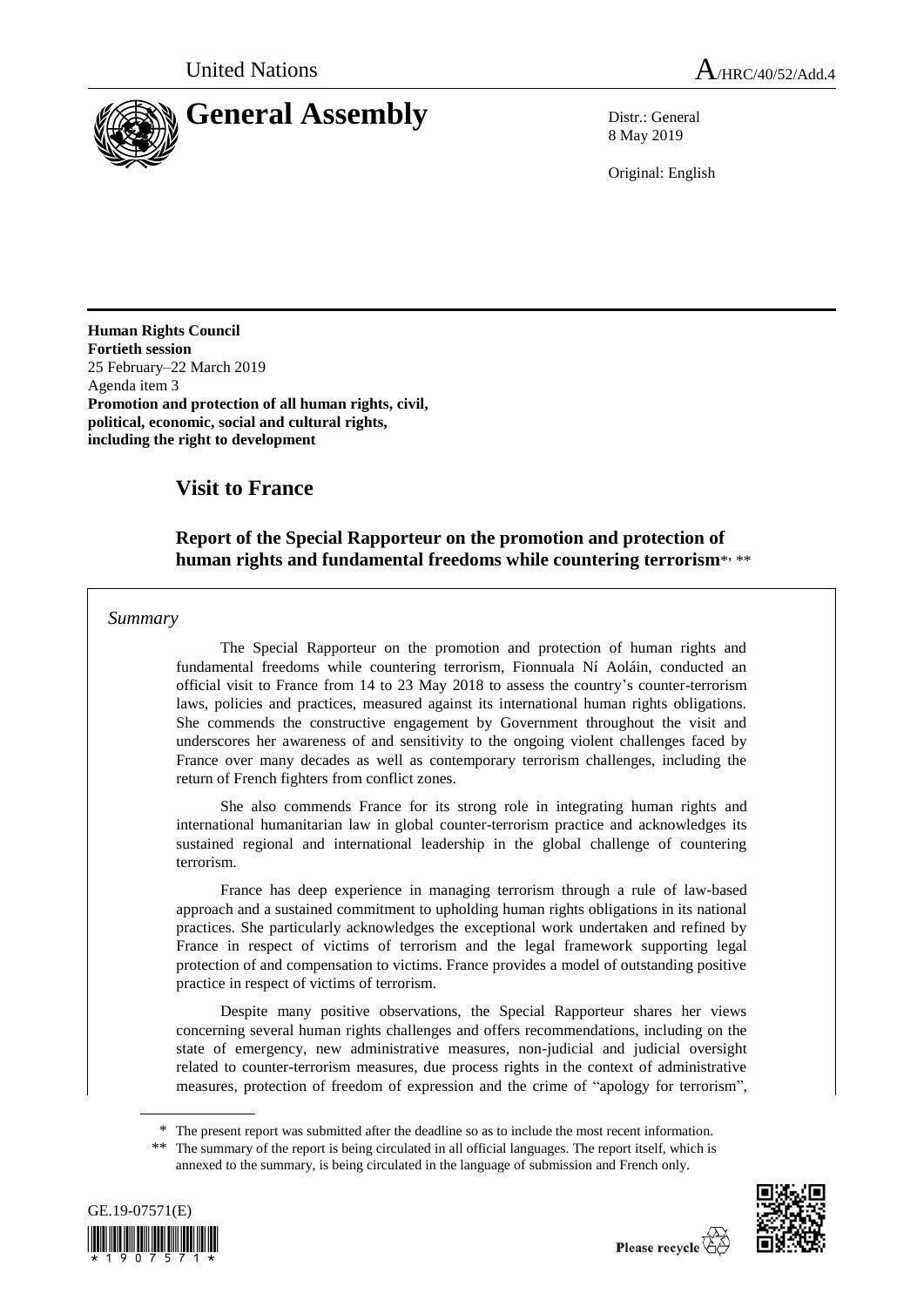overly broad definitions of terrorism-related crimes, and concerns of racial and religious profiling in the anti-terrorism context which have profound effects on the enjoyment of rights by particular minorities and the human rights obligations due to citizens overseas. The Special Rapporteur's recommendations include establishing a fully independent, adequately resourced expert oversight body to oversee the totality of counter-terrorism and national security powers operational in France; review of outstanding human rights violations emanating from the state of emergency to rebuild trust with individuals and communities; assessing the necessity of the SILT (Strengthening Internal Security and the Fight against Terrorism) law through the requirements of necessity, proportionality and discrimination; enhancing parliamentary oversight of terrorism and national security powers; providing consistent and transparent access to national security and terrorism data to enable oversight as well as engagement by civil society; addressing the gap in monitoring and evaluation of strategies to prevent violent extremism; and taking proactive measures to combat the negative, stereotyped and stigmatizing effects on the Muslim community in France.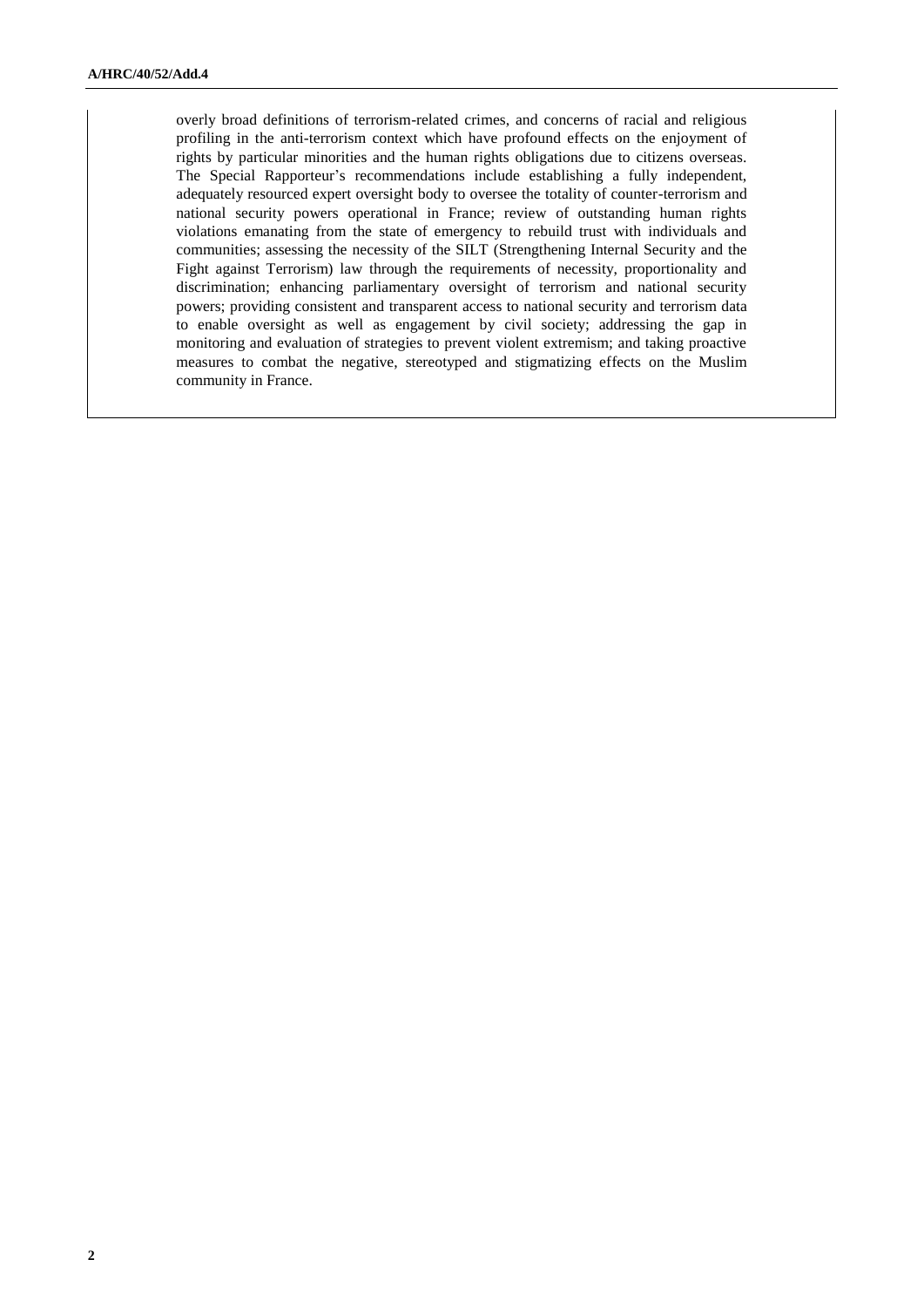### **Annex**

## **Report of the Special Rapporteur on the promotion and protection of human rights and fundamental freedoms while countering terrorism on her visit to France**

## **I. Introduction**

1. The Special Rapporteur on the promotion and protection of human rights and fundamental freedoms while countering terrorism, Fionnuala Ní Aoláin, conducted an official visit to France from 14 to 23 May 2018 at the invitation of the Government to assess the country's counter-terrorism laws, policies and practices, measured against its international human rights obligations.

2. The Special Rapporteur commends the constructive and cooperative way in which the Government facilitated her visit, which enabled a frank and open dialogue. She is particularly grateful for the efforts made by the Human Rights and Humanitarian Affairs Sub-Directorate in ensuring the efficient conduct of the visit and in coordinating the followup.

3. The Special Rapporteur met with the Minister of Justice; the Head of the Human Rights and Humanitarian Affairs Division of the Ministry of Foreign Affairs; the Ambassador for Human Rights, the international dimension of the Holocaust, spoliations and the duty to remember; the Deputy Director of the Cabinet of the Minister for Europe and Foreign Affairs; the National Consultative Commission on Human Rights (CNCDH); the Rapporteur of the National Assembly Oversight Commission for the law of 30 October 2017 on internal security (*Loi renforçant la sécurité intérieure et la lutte contre le terrorisme*); the President of the National Commission for the Control of Intelligence Techniques (CNCTR); the Secretary-General of the Interministerial Committee for the Prevention of Radicalization and Crime; the Director of Public Freedoms and Legal Affairs of the Ministry of the Interior (DLPAJ); the Deputy President of the Litigation Section and President of the Specialized Intelligence-Gathering Unit of the Council of State; the Deputy President of the Domestic Section of the Council of State; the Director of the Cabinet of the Prefect of Police of Paris; the Diplomatic Adviser and member of the Cabinet of the Prefect of Police of Paris; the Human Rights Ombudsperson; the Diplomatic Adviser to the Minister of the Armed Forces; the Paris Public Prosecutor; the President of the French National Bar Association; the Director General of Internal Security (DGSI); and the Director General of the National Police (DGPN).

4. The Special Rapporteur visited the Val-d'Oise detention centre in Osny, where she met prison officials and experts. She interviewed several prisoners convicted of terrorism offences or identified as having potentially been radicalized in prison.

5. In addition, she met with lawyers, journalists, human rights defenders and civil society representatives, broadly defined. She met the Founder and Director of the French Association of Victims of Terrorism (AfVT) and representatives of that organization. The Special Rapporteur was particularly grateful to have had the opportunity to meet with victims of terrorism, whose lives have been irrevocably affected by the experiences of injury, trauma and loss.

## **II. Legal and political context**

### **A. International context**

6. France is a party to multiple core international human rights treaties including the International Covenant on Civil and Political Rights and its two Optional Protocols; the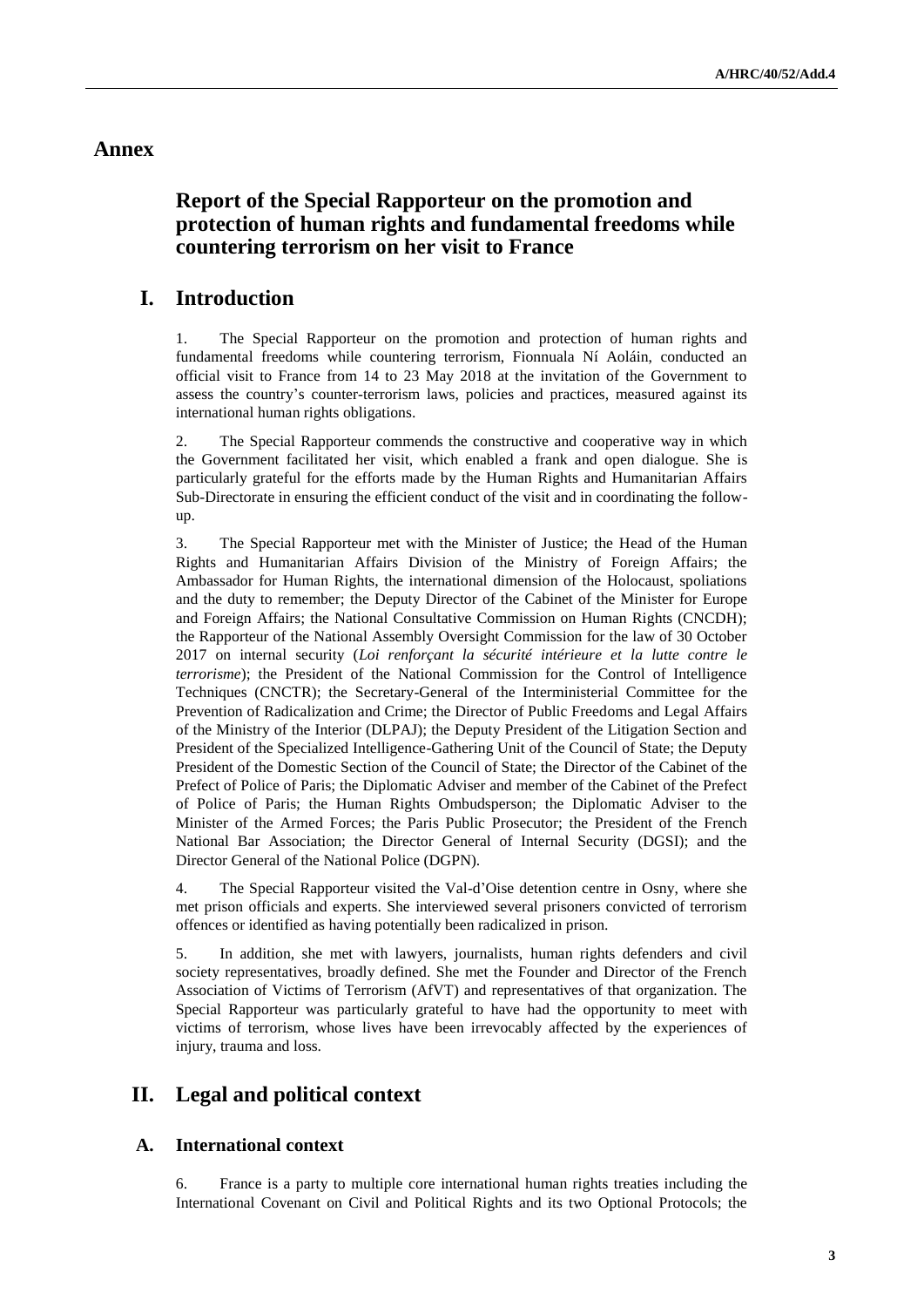International Covenant on Economic, Social and Cultural Rights and its Optional Protocol; the Convention against Torture and Other Cruel, Inhuman or Degrading Treatment or Punishment and its Optional Protocol; the Convention on the Elimination of All Forms of Discrimination against Women; the Convention on the Rights of the Child and its Optional Protocols; the Convention on the Rights of Persons with Disabilities and its Optional Protocol; the International Convention on the Elimination of All Forms of Racial Discrimination; and the International Convention for the Protection of All Persons from Enforced Disappearance.

7. As a member State of the Council of Europe and the European Union, France is also bound by relevant regional instruments, including the European Convention on Human Rights and the Charter of Fundamental Freedoms of the European Union.

8. France has also ratified a range of legal instruments designed to prevent and regulate terrorist acts, including Convention for the Suppression of Unlawful Seizure of Aircraft and its 2010 Protocol, the Convention on Prevention and Punishment of Crimes against Internationally Protected Persons, the International Convention against the Taking of Hostages, the International Convention for Suppression of Terrorist Bombings and the International Convention for Suppression of the Financing of Terrorism.

### **B. Domestic context**

9. France is an established representative democracy which functions as a semipresidential republic. It is divided into 18 administrative divisions. The Constitution of the current Fifth Republic, grounded in the 1789 Declaration of the Rights of Man and the Citizen, was adopted in 1958 and has been amended periodically. The Constitution builds upon a commitment to the protection of rights and the separation of powers. France maintains a robust and independent judiciary. The judicial authority is divided between the civil and criminal jurisdiction and the administrative jurisdiction, respectively, with highest authority courts of equal but separate jurisdiction in each domain (the Council of State and the Cassation Court). France also has a Constitutional Court responsible for ruling on the constitutionality of laws through a priori or a posteriori control. The Head of State is elected by universal suffrage for a five-year term and the President appoints the Prime Minister, who forms the Government, presides over the Council of Ministers, promulgates laws and is the Commander of the Armed Forces. In exceptional circumstances, set out under article 16 of the Constitution, the President can exercise exceptional powers but cannot dissolve the National Assembly.

### **C. Terrorism context**

10. The Special Rapporteur is acutely conscious of the ongoing challenges faced by French authorities in securing the safety of the public, particularly as she arrived in France in the immediate aftermath of an attack involving a radicalized individual. Terrorism is, regrettably, not a new experience for the country. France has had sustained engagement with terrorism and counter-terrorism over many decades, including direct attacks on French territory as well as attacks directed at French citizens overseas. Over many decades, acts of violence directed indiscriminately against civilians have been carried out by Basque-, Breton- and Corsican-affiliated groups, as well as by Algerian non-State groups, Islamic extremist groups and right-wing and left-wing extremists. Extreme acts of violence have also occurred, underscoring the long-term nature and complexity of the challenges France has faced, including the Vitry-le-François train bombing of 1961 in which 28 persons were killed and over 100 injured. The regularity of such attacks has not made the costs to individuals, communities and the body politic less felt.

11. Since January 2015, France has experienced substantial acts of violence, including the attack on the office of *Charlie Hebdo* magazine and the Hypercacher supermarket in Paris; the horrific multiple attacks of November 2015 in Paris when gunmen and suicide bombers attacked a concert hall, a major stadium, restaurants and bars almost simultaneously, leaving 130 persons dead and hundreds wounded; and the horrendous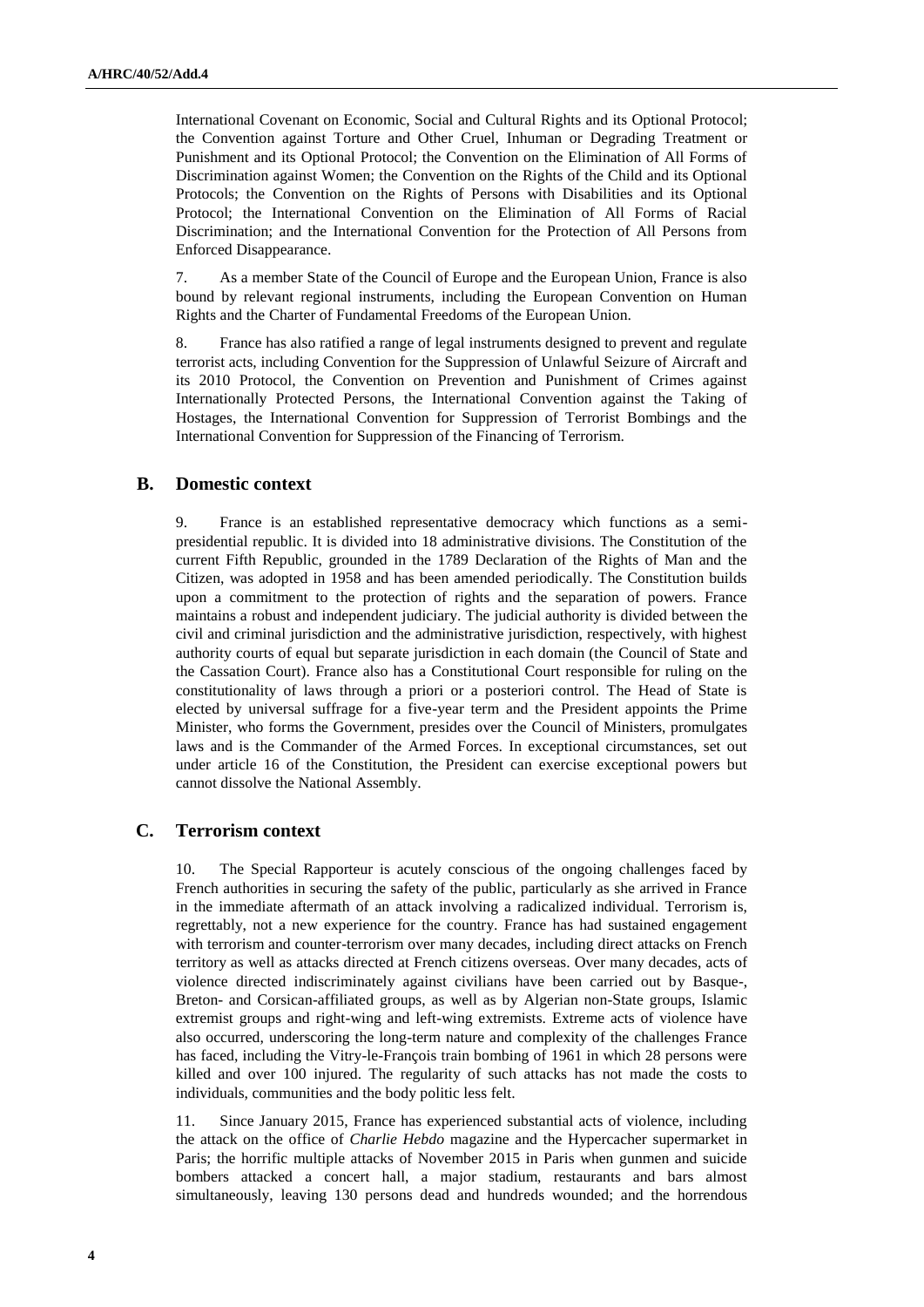attack in Nice on 14 July 2016. In the same year, violent attacks took place in Valence, Paris, Magnanville and Saint-Étienne-du-Rouvray. In March 2018, an attack carried out in a supermarket in Trèbes left four people dead. In December 2018, five people were killed in an attack on a Christmas market in Strasbourg. France feels the costs of these attacks acutely, shows extraordinary solidarity with the victims of terrorism and is profoundly aware of its obligations to protect its population from the indiscriminate harm of terrorism.

12. The Special Rapporteur is mindful of the challenges related to the return of French fighters from conflict zones, including individuals who may have committed terrorist acts and other violations of international law, as well as the continuous threat from violent extremism. France is grappling with the return of other citizens accompanying foreign fighters, including spouses and minors.

13. Concurrent with the mandate conferred by the Security Council through its terrorism-related resolutions as well as the United Nations Global Counter-Terrorism Strategy, France provides leadership for regional and international coordination regarding the challenge of terrorism. France has played a strong and positive role in advancing the importance of integrating human rights and international humanitarian law obligations into the global fight against terrorism. It has a reservoir of experience in managing terrorism through a rule of law-based approach and a sustained commitment to upholding human rights obligations in its national practices.

14. Notwithstanding many commendable aspects of French counter-terrorism law and practice, the Special Rapporteur has some observations, concerns and recommendations with regard to various aspects of the French counter-terrorism regulatory regime. These include accountability and the review of measures applied during the formal state of emergency (November 2015–October 2017); the legal status of new administrative measures (the Strengthening Internal Security and the Fight against Terrorism (SILT) law of 30 October 2017); the independence and robustness of both non-judicial and judicial oversight related to contemporary counter-terrorism measures; the protection of procedural and substantive due process rights in the context of administrative measures; the cumulative effects of layered and multifaceted administrative and individual measures taken over several years against specific individuals; the effects on the enjoyment and protection of freedom of expression in the context of the crime of "apology for terrorism"; the concerns of racial and religious profiling in the anti-terrorism context with consequent effects on the enjoyment of rights for particular groups or minority populations;<sup>1</sup> the human rights obligations that accrue to French citizens overseas; and the necessity of undertaking prevention strategies in a human rights-compliant and non-discriminatory manner.

### **D. Counter-terrorism regulations**

#### **Institutional structures**

15. Counter-terrorism law and practice are professionalized in France. The executive and the legislative branches are fully seized in the management of terrorism. There is serious public debate and discussion – the hallmarks of a mature democracy – on terrorism regulation and the appropriate balance between the protection of rights and security measures. The French judicial authorities (constitutional, civil, criminal and administrative) have been substantively engaged in the processing, management and review of State counter-terrorism practices. The courts are independent and have produced substantial

<sup>&</sup>lt;sup>1</sup> The Special Rapporteur notes that France takes the position that, under domestic law, the France polity contains no minorities, national or otherwise, and no communities, except "national and geographical communities". She applies relevant international standards in her assessment of minority status and notes to that end that established international entities have applied the terms "minority" and "community" to France. They include the Independent Expert on minority issues (2008) and the Special Rapporteur on freedom of religion or belief (2018). Her use of the term is consistent with the Committee on the Elimination of Racial Discrimination (2010), which has referred to "persons of immigrant origin or from ethnic groups, within the meaning of the Convention" (CERD/C/FRA/CO/17-19, para. 13).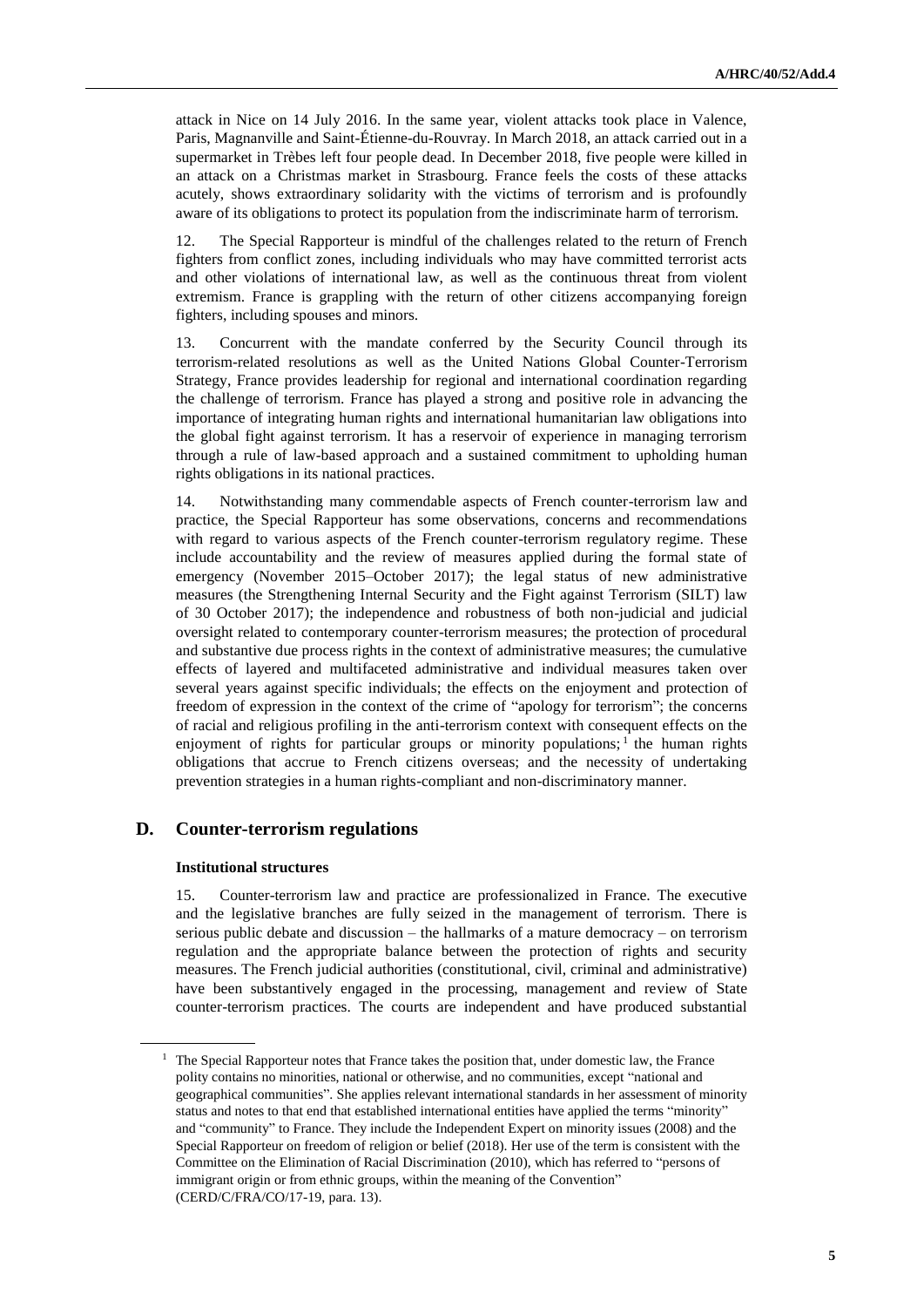jurisprudence regarding the exercise of emergency powers. The Special Rapporteur acknowledges the particular stresses and pressures courts experience in situations of exigency and encourages a robust and independent approach by constitutional, criminal and administrative courts to the oversight of security-, counter-terrorism- and emergencyrelated powers. She commends robust judicial control as an important aspect of exercising emergency powers and an example of good national practice.

16. Counter-terrorism efforts in France are coordinated at the national level through, inter alia, the establishment of the Central Counter-Terrorism Department of the Prosecution Service, centralized in Paris (law 86-1020, sect. 14), the specialization of judges and prosecutors, and the valuable and highly professional role of the Public Prosecutor in terrorism prosecutions. The Special Rapporteur, appreciating the value of a centralized national approach to terrorism prosecutions, takes note of the vote in the National Assembly on 3 December 2018 in favour of creating a national anti-terrorist prosecution department. The new department embeds the specialized crimes against humanity unit within the broader context of prosecution of terrorist crimes.<sup>2</sup> The Special Rapporteur underscores the importance of maintaining stable, independent capacity, resources and specialization with regard to crimes against humanity as a critical area of accountability, and is concerned that the merger may hinder this capacity. In this context, she encourages prosecution authorities to remain open to pursuing substantive criminal charges against members of terrorist organizations for grave violations of human rights and international humanitarian law committed overseas. In general, persons returning from armed conflict zones are charged with the crime of participating in a "terrorist enterprise" or "conspiracy". She notes that France also has a legal basis for the prosecution of systematic or gross violations of human rights (such as genocide or crimes against humanity)<sup>3</sup> committed in other countries by French nationals or persons habitually residing in France (via the active personality principle). Were France able to pursue such prosecutions, it would help close a profound global accountability gap for systematic acts of torture, extrajudicial execution, rape and sexual violence perpetrated in Iraq and the Syrian Arab Republic.

17. Specialized intelligence and police units have defined responsibilities in countering terrorism. They include the counter-terrorism unit of the Directorate General of External Security (DGSE), the Directorate General for Internal Security (DGSI), the Directorate for Military Intelligence (DRM), the anti-terrorist coordination unit (UCLAT), the National Intelligence Council (CNRLT) and two operational police units (GIGN and RAID). The Special Rapporteur commends DGSI and police for the frankness of the discussions, illustrating positive national practice and openness to human rights-based dialogue. While challenges still remain in coordinating among the multiple security sector agencies, the Special Rapporteur acknowledges the attention paid to the importance of this issue. Coordination remains ongoing, and will deepen as trust and capacity are fostered over time.

#### **Constitutional, legislative and administrative frameworks**

18. Article 16 of Constitution permits the President to take legislative measures while assuming emergency powers, and article 36 permits a state of siege to be declared. The distinct "*état d'urgence*", which may be imposed in accordance with a 1955 law, gives both prefects and the Ministry of the Interior significant supplementary powers to manage threats to the nation.<sup>4</sup> This law has been modified several times in response to changing contexts and new challenges. The "*état d'urgence*" can be internal or external in nature, and is a response to immediate danger from serious breaches of public order. The law grants sizeable powers to search homes and other premises, subject persons to house arrest,

<sup>&</sup>lt;sup>2</sup> Se[e www.assemblee-nationale.fr/15/amendements/1349/CION\\_LOIS/CL999.pdf.](http://www.assemblee-nationale.fr/15/amendements/1349/CION_LOIS/CL999.pdf)

<sup>3</sup> Penal Code, art. 689-11.

<sup>4</sup> Previous states of emergency were declared in 2005 to contain extensive urban violence; in 1985 in New Caledonia and in 1987 in French Polynesia; in 1961 in the context of the Algerian war; and in 1958 in Algeria proper. The Special Rapporteur clarifies that her usage of the terms "emergency", "exceptional", "permanent emergency" and "de facto emergency" are based on the extensive and detailed thematic report provided to the Human Rights Council in 2017 (A/HRC/37/52).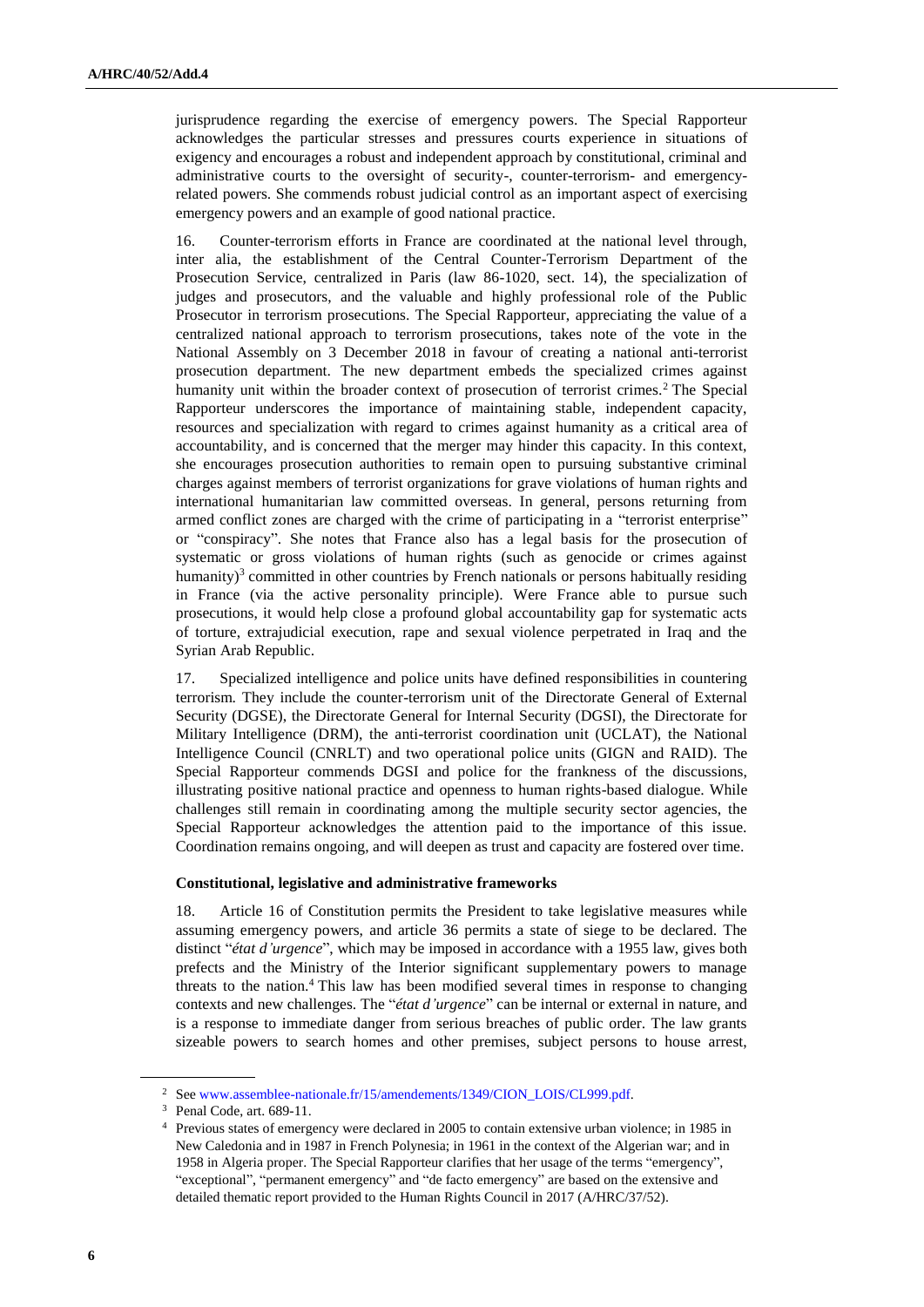dissolve associations and restrict movement without judicial warrant. The 2015 declaration of emergency was accompanied by formal derogations from the European Convention on Human Rights and the International Covenant on Civil and Political Rights.

19. France's counter-terrorism legislation is extensive and has expanded substantially over time. A 1986 law broadened emergency powers in the context of public order challenges. <sup>5</sup> The new Criminal Code of 1994 created additional categories, including "criminal association in connection with a terrorist enterprise". In December 2012, parliament adopted law No. 2012-1432 on security and action against terrorism. In November 2014, further counter-terrorism legislation was passed which provided for the use of administrative measures, including travel bans. A law on budgetary programming for the military (2013), two laws on intelligence gathering (2015) and legislation on organized crime, terrorism and financing (2016) have also been passed. Anti-terrorism legislation has been accompanied by penal anti-terrorism regulations which increase sanctions for terrorist acts.<sup>6</sup>

20. The Special Rapporteur particularly acknowledges the exceptional work undertaken and refined by France in respect of victims of terrorism and the legal framework supporting legal protection of and compensation to victims. France provides a model of outstanding positive practice in respect of victims of terrorism. Beginning in the 1980s, France has maintained a comprehensive and robust victims' compensation programme. The Guarantee Fund for Victims of Terrorism and Other Offences is a public service provider with a legal personality. It embodies the principle of national solidarity, supports the legal capacities and autonomy of victims and provides responsive measures to meet the immediate and long-term needs of victims. The robustness of the country's system in respect of victims is enabled by a compulsory levy on property insurance policies. The legal structure and implementing institutions are to be commended for their commitment to compensate all victims regardless of nationality, based on the principle of full reparations. Compensation procedures are generally accessible, transparent and victim-centred. France compensates both direct and indirect victims of terrorism and recognizes both pecuniary and nonpecuniary harms. The Special Rapporteur notes the organizational pressures that multiple attacks with multiple victims have posed in recent years, and the specificity of responding to younger, millennial victims who were disproportionately affected by the Paris attacks of 2015. She encourages innovation and new tactics to address contemporary needs. The Government has taken proactive steps to memorialize and honour the victims of terrorism, providing important symbolic affirmation to the families of those who have lost their lives. Civil society organizations are well organized and included in planning and responding to victims' needs on a regular basis.

## **III. Key human rights challenges in countering terrorism**

#### **States of emergency**

21. France declared a state of emergency in November 2015, which was extended six times. The extended emergency was characterized by significant and extensive use of exceptional powers. During the emergency, over two dozen mosques and Muslim associations were closed and over 4,000 administrative searches were conducted, according to official statistics from the Ministry of the Interior.<sup>7</sup> Only one tenth of the judicial proceedings for emergency searches were for terrorism-related offenses (61 out of 670).<sup>8</sup> In

<sup>5</sup> The criminal law has been the "home" of anti-terrorism legislation since 1986. The 1986 law had three important consequences: (a) automatically placing terrorist infractions in the criminal sphere; (b) the emergence of a new procedural regime to complement the legislative framework; and (c) the progressive centralization of procedural mechanisms to regulate terrorism.

<sup>6</sup> Laws of 22 July 1992, 16 December 1992 and 18 February 1995.

<sup>7</sup> Se[e www.interieur.gouv.fr/Actualites/L-actu-du-Ministere/Bilan-de-l-etat-d-urgence;](http://www.interieur.gouv.fr/Actualites/L-actu-du-Ministere/Bilan-de-l-etat-d-urgence) and [www.lejdd.fr/Societe/32-attentats-dejoues-4457-perquisitions-752-assignations-a-residence-letat](http://www.lejdd.fr/Societe/32-attentats-dejoues-4457-perquisitions-752-assignations-a-residence-letat-durgence-en-chiffres-3480650)[durgence-en-chiffres-3480650.](http://www.lejdd.fr/Societe/32-attentats-dejoues-4457-perquisitions-752-assignations-a-residence-letat-durgence-en-chiffres-3480650)

<sup>8</sup> Se[e www2.assemblee-nationale.fr/documents/notice/14/rap-info/i4281/%28index%29/depots.](http://www2.assemblee-nationale.fr/documents/notice/14/rap-info/i4281/%28index%29/depots)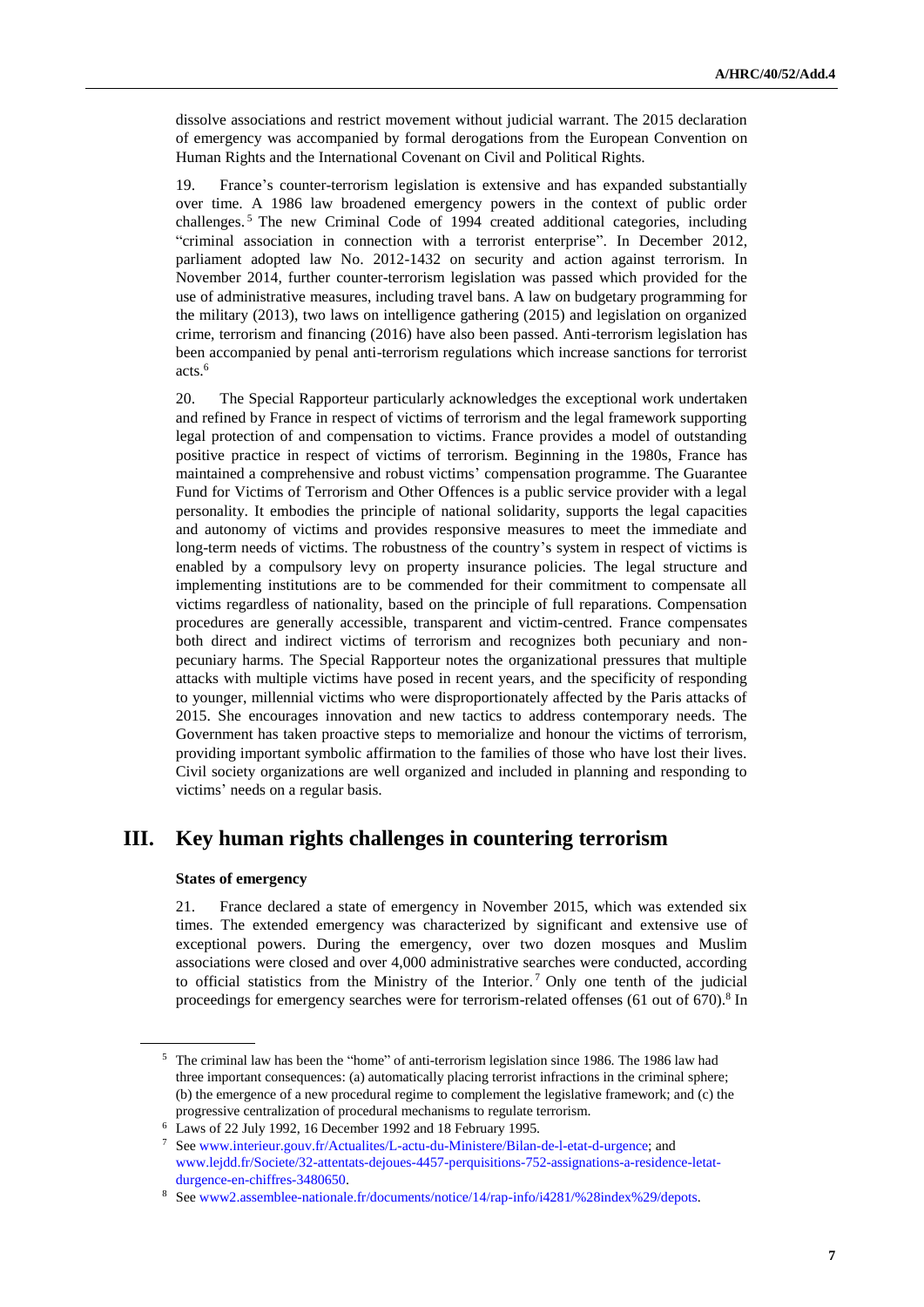comparison, there were nearly three times as many judicial proceedings for emergency searches using regular criminal procedures (169 out of 670). Over 700 people were placed under house arrest from November 2015 to March  $2017<sup>9</sup>$  While the state of emergency has formally ended, there remain outstanding consequences from the use of these powers, including unresolved legal consequences and necessary remedies for persons whose rights were disproportionately impinged upon during the period of exigency.<sup>10</sup> Moreover, the stigma and polarization which resulted from the use of emergency powers demands a positive and proactive response by the Government, not least to enable trust and reengagement with communities and individuals. This repair work is essential to the prevention of radicalization, affirming inclusion for all sectors of society and supporting the integration of security and rights protection in practice. During consultations, officials underscored the importance of avoiding a permanent emergency and affirmed the necessity of eschewing the indefinite entrenchment of exceptional powers. The Special Rapporteur concurs that long-term emergencies have generally nefarious consequences for the integrity of the rule of law, can lead to substantial expansions of executive powers limiting democratic and judicial control of exceptional powers, undermine accountability, and may disproportionately affect minorities and vulnerable groups (A/HRC/37/52). She acknowledges the sensitivity of government officials to the challenges that accompany the permanent use of emergency powers and highlights that, in practice, one of the most sustained challenges following the exercise of extensive and long-term emergency powers is to avoid the slippage of exceptional regulation into ordinary law.

22. The SILT law was adopted in October 2017 to avoid the spectre of an unending emergency. It makes some profound changes to the country's counter-terrorism framework by providing for the systemic use of administrative measures as the undergirding legal basis for managing and preventing terrorism and the establishment of a posteriori rather than a priori judicial review; review is then taken through administrative rather than criminal law. The law engages a perceptible shift towards the anticipatory prevention of terrorism, going beyond the historic emphasis on prosecuting completed criminal offences.<sup>11</sup> The Government's view is that this shift towards administrative regulation engages ordinary rather than emergency law.

23. The Special Rapporteur gave serious consideration to the status of this law under the prevailing international standards concerning emergency powers. While acknowledging the welcome move from constantly declaring states of emergency, the Special Rapporteur is of the view that the law, situated within the broad array of counter-terrorism powers already available to the State, constitutes a de facto state of qualified emergency in ordinary French law. She expresses her concern at the transposition of exceptional emergency-form powers into the ordinary law and the effect this may have on the protection of rights, as illustrated below.<sup>12</sup> The Special Rapporteur affirms that France may lawfully enact restrictions to protect public order, but a clear tipping point to exceptionality arises when counterterrorism measures engage profound, sustained and potentially disproportionate effects on the enjoyment of human rights, as discussed below*.* Exceptional legal measures must be both consistently necessary and proportionate. Such laws must also be subject to full and transparent review to address breaches of legality, proportionality and disparate effect. The total effect of such laws from 1955 onwards on the overall protection of rights (complex

<sup>9</sup> Se[e www.interieur.gouv.fr/Actualites/L-actu-du-Ministere/Bilan-de-l-etat-d-urgence.](http://www.interieur.gouv.fr/Actualites/L-actu-du-Ministere/Bilan-de-l-etat-d-urgence)

<sup>&</sup>lt;sup>10</sup> Se[e https://antiterrorisme-droits-libertes.org/spip.php?article53.](https://antiterrorisme-droits-libertes.org/spip.php?article53) The Special Rapporteur notes the reports and recommendations of the Human Rights Ombudsperson in respect of a range of rights infringements during the state of emergency (see [www.defenseurdesdroits.fr/fr/mots-cles/etat](http://www.defenseurdesdroits.fr/fr/mots-cles/etat-durgence)[durgence\)](http://www.defenseurdesdroits.fr/fr/mots-cles/etat-durgence), particularly those related to minors and the need for access to adequate compensation for damages.

<sup>&</sup>lt;sup>11</sup> This anticipatory track in French counter-terrorism law has antecedents, including legislative measures concerning surveillance. See, for example, the law of 21 January 1995 on the use of video surveillance; and anticipatory regulation of terrorism, including incitement (article 421-2-4 of the Penal Code).

<sup>&</sup>lt;sup>12</sup> The Special Rapporteur recognizes that portions of the SILT law have been deemed constitutional. She notes that the standard of review applied in the present report is that of the full corpus of international human rights law.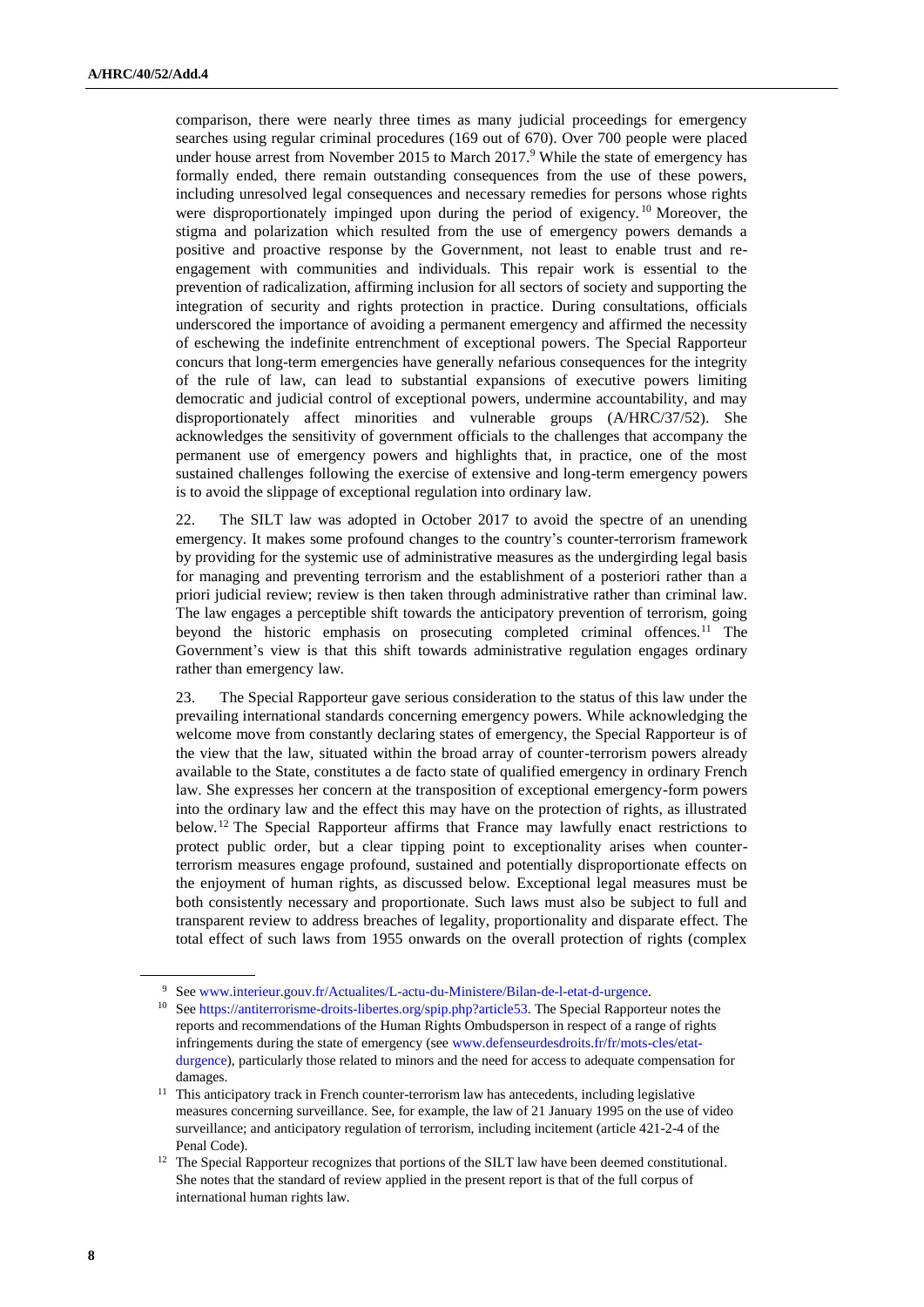and cumulative emergency powers) must be continually reviewed, as piecemeal review of certain aspects of counter-terrorism laws is insufficient to address the overall effects that they may have on rights protection.

#### **Administrative counter-terrorism regulation and its human rights effects**

24. The SILT law activates wide-ranging powers premised on elevated public security risks, operated and reviewed through the administrative law system. They include the delimitation of security perimeters and the closing of places of worship (for a maximum of six months), and allow an individual to be placed under house arrest, assigned residency and surveillance measures. These measures engage significant restrictions on liberty, create limitations on private and family life and pose constraints on individual capacity to participate in public life.<sup>13</sup> Measures of house arrest and geographical containment pose measurable risks for intrusions on liberty. A newly passed justice law that contains measures concerning house arrest/geographical constraints appears to prevent an individual from attending legal hearings and are of particular concern. <sup>14</sup> This concern is not ameliorated by having the individual's lawyer attend, as the person concerned is deprived of a fundamental right to a public and participatory hearing. While the circumstances under which individuals may be placed under house arrest are constitutional,  $15$  in the Special Rapporteur's view individuals are unable in practice to appeal renewals of house arrest expeditiously.<sup>16</sup> The SILT law states that an individual cannot be placed under house arrest for more than three months, subject to a maximum renewal of three months, but if new or additional elements are presented the duration may be extended for an additional six months (art. 3). In practice, it appears that the Council of State rarely questions the new or additional elements presented in the intelligence information which underpins the measure (*notes blanches*). <sup>17</sup> Moreover, the seamless move from emergency to administrative measures means that the cumulative effect of multiple measures applied in sequence to the same individuals has been excessive and disproportionate.<sup>18</sup> Sequential and cumulative use of overlapping and sometimes duplicative powers engages violations of the right to fair process as protected by human rights treaties. <sup>19</sup> The Special Rapporteur conveys her concern at the restrictions that house arrests place on freedom to work in practice, despite a formal framing that the restriction should enable family and professional life.<sup>20</sup> Freedom to work is guaranteed by international treaties,  $21$  and can be limited by proportionate and nondiscriminatory measures. The Special Rapporteur is concerned that the application of these measures taken during the state of emergency and extended by the SILT law is not compliant with these human rights obligations. Unemployment compensation and national assistance are not substitutes for work.<sup>22</sup> Disabling an individual's capacity to fully engage

<sup>&</sup>lt;sup>13</sup> The Special Rapporteur notes the danger that exceptional administrative measures designed for the scourge of terrorism will be applied in other contexts, including but not limited to public demonstrations, including environmental protests. She encourages the French Government and judicial authorities to guard against such slippage.

<sup>14</sup> Se[e www.assemblee-nationale.fr/15/amendements/1349/CION\\_LOIS/CL1088.asp.](http://www.assemblee-nationale.fr/15/amendements/1349/CION_LOIS/CL1088.asp)

<sup>&</sup>lt;sup>15</sup> Constitutional Council, decision No. 2017-695 QPC of 29 March 2018 (finding article L.228-1 of the Internal Security Code constitutional).

<sup>&</sup>lt;sup>16</sup> Ibid., para. 53. The Special Rapporteur acknowledges and welcomes proposed legal reforms.

<sup>&</sup>lt;sup>17</sup> Council of State, decision No. 421791 of 16 July 2018; see also National Consultative Commission on Human Rights opinion of 17 July 2006.

<sup>18</sup> Amnesty International, *Punished with Trial: The Use of Administrative Control Measures in the Context of Counter-Terrorism in France* (2018).

<sup>&</sup>lt;sup>19</sup> European Convention on Human Rights, art. 5; and International Covenant on Civil and Political Rights, art. 9.

<sup>20</sup> Internal Security Code, art. L.228-2.

<sup>&</sup>lt;sup>21</sup> International Covenant on Economic, Social and Cultural Rights, art. 6.

<sup>&</sup>lt;sup>22</sup> Council of State, decisions No. 398960 of 28 April 2016 (holding that the applicant's professional life was not impinged upon by house arrest because of the availability of unemployment compensation and national assistance); No. 409677 of 25 April 2017; and No. 413369 of 25 August 2017.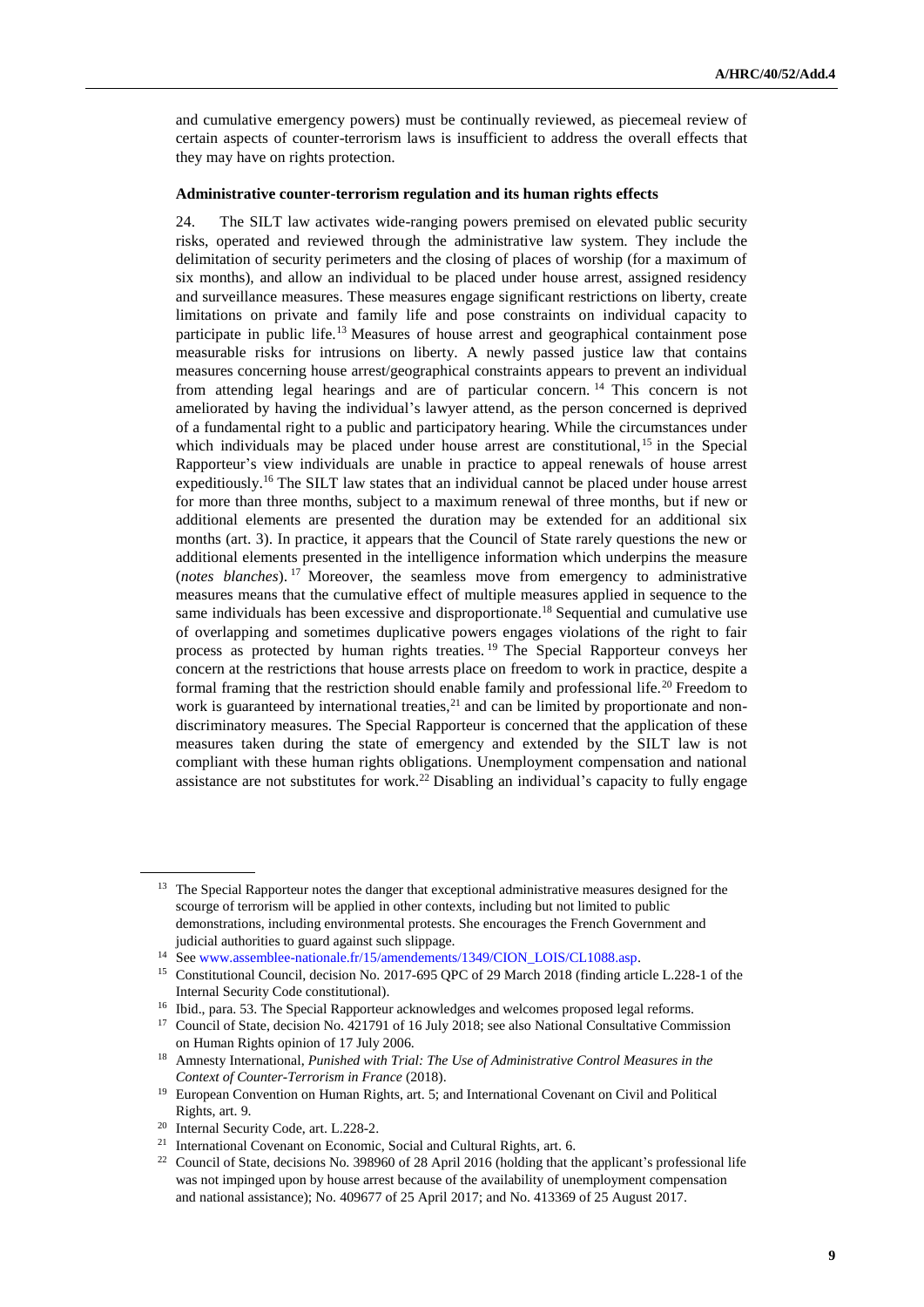in society has significant effects on broader terrorism prevention goals, including integration and inclusion.<sup>23</sup>

25. Searches and seizures are a fundamental component of the SILT law. Police officers may conduct searches and seizures to prevent the commission of terrorist acts where there is a reasonable belief that premises are frequented by a person whose behaviour constitutes a threat of particular gravity for public security/public order.<sup>24</sup> The anticipatory dimension of the law engages powers that would otherwise be abrogated by regular criminal procedures, reflecting a continuity with state of emergency powers and posing ongoing infringements on individuals' property and privacy rights. <sup>25</sup> The Special Rapporteur is concerned about potential abuse of personal information seized under article 229 of the Internal Security Code and the SILT law. She is also troubled by the humiliation, defamation, hardship and stigmatization that result from searches and seizures. She expresses disquiet at the use of profiling and the disparate impact regarding searches and seizures.

26. The Special Rapporteur welcomes the refined criminal elements included under the SILT law as well as efforts towards defining terrorist acts. However, she maintains that prevailing definitions such as "terrorism" or "apology for terrorism" remain overly broad and ambiguous. Her mandate has consistently held that the international legal definition of terrorism remains insufficiently precise, creating ongoing practices of arbitrariness by States and enabling domestic legal lacunae  $(A/73/361)$ .<sup>26</sup> Precision is essential in the use of exceptional counter-terrorism powers, and ambiguity must be remedied to ensure adherence to international human rights obligations.

27. The Special Rapporteur highlights additional effects of administrative measures. These include the reliance by administrative courts on *notes blanches*. These notes may rely on private electronic data (e.g., pictures on cellular phones/browsing history), informants, frequenting locations associated with terrorism or having (even generic) contact with individuals associated with terrorism. Notes are unsigned, undated and, thus, their origin indeterminate as a legal matter. There is a presumption of veracity regarding information contained in the notes. <sup>27</sup> The Special Rapporteur viewed a number of such notes and consulted with a number of legal experts on their use in practice. While she appreciates research and the establishment of patterns of association for individuals or involvement in acts falling under the SILT law, she is concerned that using undated evidence sets a dangerous precedent for administrative abuse. Despite a trend towards sourcing more detailed notes, confirmed by officials to the mandate, the notes continue to lack the legal and factual rigor that a properly comprised evidential source needs to base substantial liberty-depriving consequences upon. In the view of the Special Rapporteur, these notes create undue challenges to the presumption of innocence, function to reverse the burden of proof and lessen defence rights in court. Access to administrative judicial oversight does not remedy these deficiencies, not least because of the inherent challenges for judges to adjudicate such evidence and the perceived burdens of ignoring intelligence information. Finally, under the SILT law, private persons have been included in the exercise of general public surveillance missions.<sup>28</sup> While the Special Rapporteur recognizes measures limiting the power of private persons in these surveillance measures, she expresses concern at the potential for private persons to abuse this power.

<sup>&</sup>lt;sup>23</sup> Secretary-General's Plan of Action to Prevent Violent Extremism (A/70/674), paras. 3, 4, 9, 25 and 26.

<sup>&</sup>lt;sup>24</sup> The Special Rapporteur notes that in its decision No. 2017-695 QPC, the Constitutional Council defines the conditions for seizure of documents and objects.

<sup>25</sup> Constitutional Council decision No. 2017-695 QPC, paras. 69–70.

<sup>&</sup>lt;sup>26</sup> Notwithstanding Security Council resolution 1566 (2004), General Assembly resolution 46/90 and the 1999 International Convention for the Suppression of the Financing of Terrorism, which only partially resolve the international legal lacunae.

<sup>27</sup> Stéphanie Hennette-Vauchez, *Ce qui reste(ra) toujours de l'urgence* (University of Paris, Nanterre, 2018).

<sup>28</sup> [Constitutional Court, decision No.](https://www.conseil-constitutionnel.fr/decision/2018/2017695QPC.htm) 2017-695 QPC, para. 27.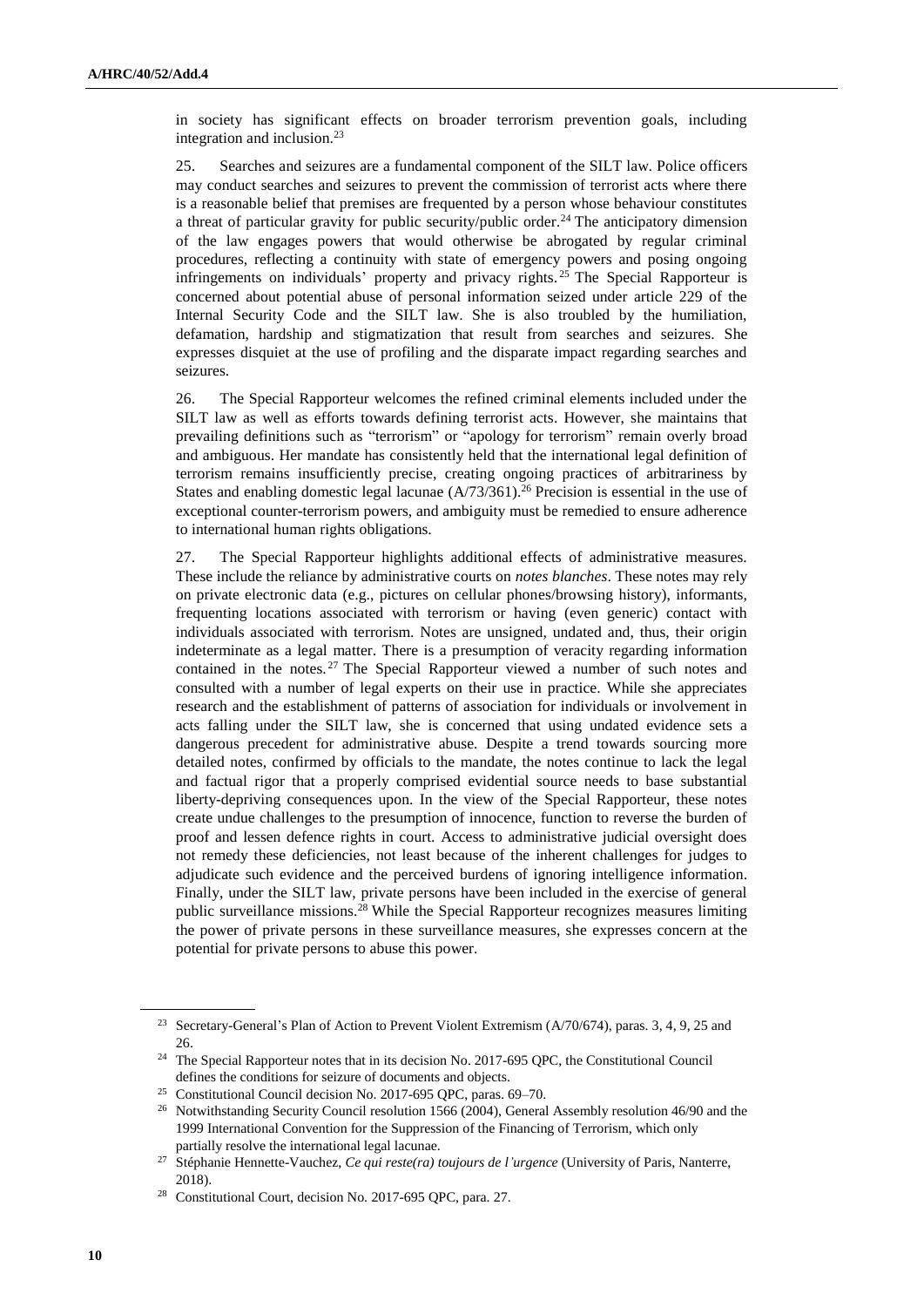28. The Special Rapporteur highlights the potentially disproportionate effects of administrative measures on individual and collective rights occasioned by the SILT law. She is particularly conscious of encroachment on religious freedom implicated by the closure of some mosques, $29$  allied with the broader social and religious consequences of judicial power over religious exercise, and recalls that any restriction on the right to freedom of religion or belief must strictly comply with the limitation regime stipulated by international human rights law (A/73/362 and A/HRC/31/65). She notes that while freedom of religious belief and practice is an individual right, it has distinct collective dimensions in order to be fully realized for many faith traditions. There is a grave danger that broadly constructed and applied closures will institute "[d]iscriminatory practices that intentionally or unintentionally target individual adherents or groups of persons of a particular faith who are perceived to be predisposed to terrorist or other violent acts"  $(A/73/362, \text{ para. } 3).$ <sup>30</sup> Moreover, the risks of securitizing certain religious practices is immense (A/HRC/7/10/Add.3, para. 41). While the SILT law permits the closure of places of worship for a maximum of six months, it is worrisome that seven mosques have been closed since the introduction of the law.<sup>31</sup> The factual basis for closure (including *notes blanches*) makes the burdens to disprove allegations concerning the members of any mosques or prayer rooms onerous. The Special Rapporteur is concerned that the actions of an imam or congregants, related to activities in the mosque or wholly outside, are dispositive to disproportionately affecting the rights of entire congregations. She underscores the exceptionality of collective measures that have sizeable effects on groups whose connections to any wrongdoing might be tenuous. She encourages the State to ensure that, after the closing of a mosque or prayer room, worshippers continue to have an appropriate venue to congregate. The State should restrain from criminalizing prayers in the street outside closed mosques. While the Special Rapporteur recognizes that this may constitute a challenge to public safety, she underscores the necessity of ensuring limited impingement on the freedom of religion and association. She reaffirms the complementary, interdependent and mutually reinforcing relationship between protecting rights, including freedom of religion and belief and security.

#### **Criminal measures to regulate terrorism**

29. Administrative legal measures are only one aspect of the legal counter-terrorism tools available to France. Ordinary criminal law provides a range of both established and newer offences. The Special Rapporteur highlights the weighty effects of the offence of "apology for terrorism" on the right to freedom of expression. This crime constitutes in absolute numbers the criminal measure which is most frequently used in France under the counter-terrorism regime. The equation of apology with "positive moral judgment" is of particular concern.<sup>32</sup> The Special Rapporteur notes that 85 per cent of cases relating to terrorism fall under "apology for terrorism" enforcement.<sup>33</sup> She observes that the penalties for "apology for terrorism", which include up to five years in prison and a fine of up to €75,000, including for online activity, appear disproportionate. The law is broadly drafted, engaging significant legal uncertainty, enabling discretionary overreach and affecting protection of free expression and the open exchange of ideas in a robust democracy. The Special Rapporteur accepts that there are genuine cases in which exhortation to terrorism must be constrained. Nonetheless, the extent to which this crime captures a broad and indiscriminate range of expression and actors evidences an undue restriction on the freedom of expression as protected by international human rights law. She recommends that authorities be guided by the standards found in the Rabat Plan of Action on the prohibition

<sup>&</sup>lt;sup>29</sup> Article L.227-1 of the Internal Security Code is directed to the closure of places of worship, and in practice primarily to mosques and prayer rooms.

<sup>&</sup>lt;sup>30</sup> The Special Rapporteur notes that 51 mosques/prayer rooms have been closed since 2012 and that even short-term closures have substantial effects, including stigma, on communities of faith.

<sup>&</sup>lt;sup>31</sup> Note on parliamentary monitoring of the SILT law, 3 December 2018, para. 3. Available at [www.assemblée-natinale.fr.](http://www.assemblée-natinale.fr/)

<sup>&</sup>lt;sup>32</sup> Ministry of Justice circular of 12 January 2015. The law was upheld by the Constitutional Court in decision No. 2018-706 QPC.

<sup>&</sup>lt;sup>33</sup> Nadim Houry, "France's creeping terrorism laws restricting free speech", Just Security, 30 May 2018.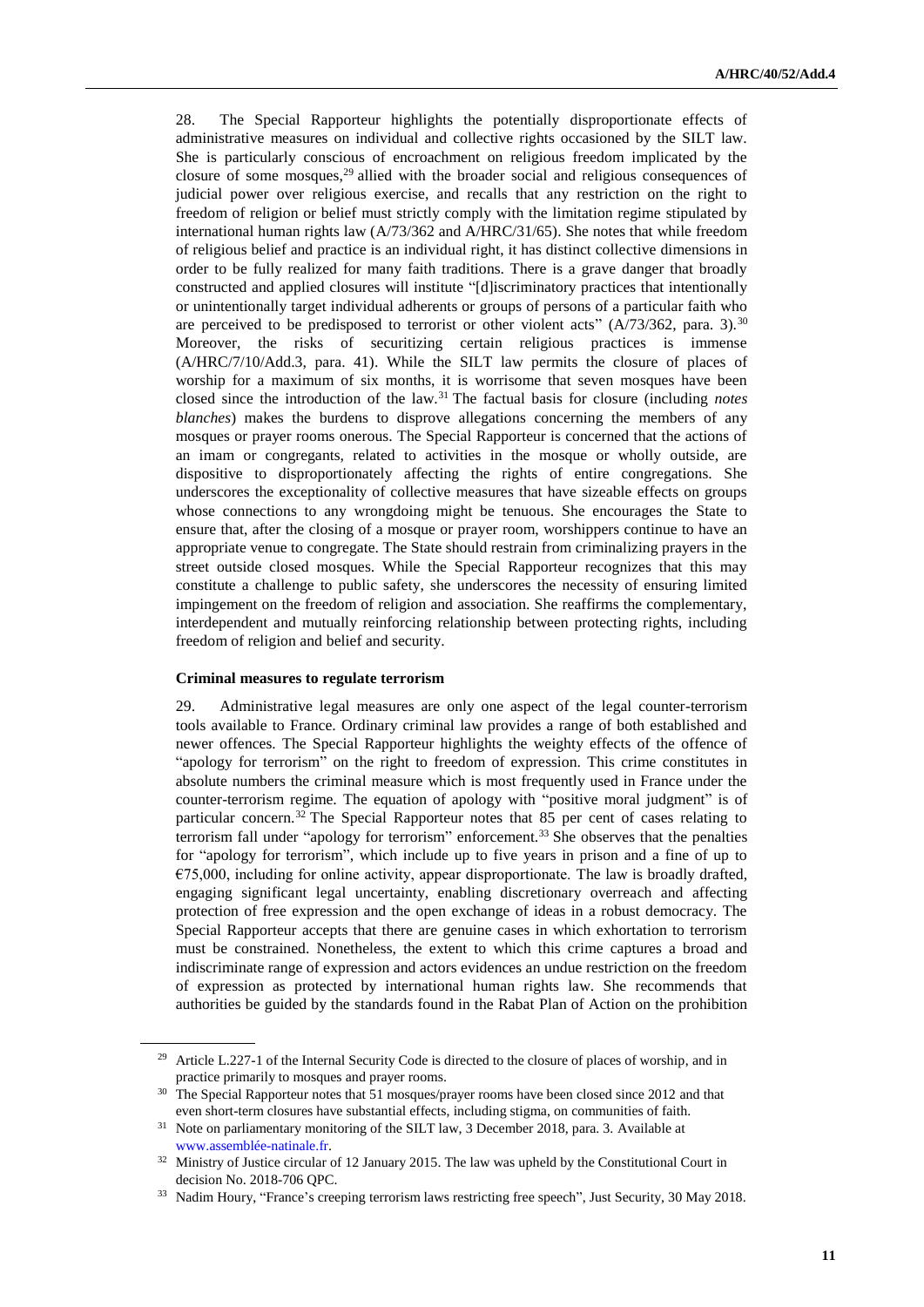of advocacy of national, racial or religious hatred that constitutes incitement to discrimination, hostility or violence (A/HRC/22/17/Add.4, annex, appendix, para. 29), in particular the six-part threshold test set out therein. The Special Rapporteur is particularly concerned at the evidence that indicates that the law has been used extensively against minors.<sup>34</sup>

30. Membership in and support to terrorist organization is criminalized in France ("criminal association with a terrorist enterprise"). The Special Rapporteur warns of expansive interpretations of these provisions and stresses that conduct criminalized as a terrorist offence must be truly terrorist in nature, require specific intent and thus restricted to activities with a genuine link to the operation of terrorist groups and acts (A/70/371, paras. 31–44). She highlights that construing support to terrorist organizations in an overbroad manner may effectively result in criminalizing family and other personal relationships. She notes that the support related to ensuring that a person enjoys "minimum essential levels" of economic and social rights, including the rights to food, health and housing, should not be criminalized as support to terrorism, recalling the position of the General Assembly that counter-terrorism measures should not impede humanitarian activities and engagement.<sup>35</sup> The Special Rapporteur further asserts that assisting a person in exercising their right to return to their country of nationality should not per se be equated to criminal support to terrorism.<sup>36</sup>

31. The Special Rapporteur is concerned that there has been a diminution of the meaningful exercise of attorney-client privilege resulting from the use of exceptional powers and the administration of justice in terrorism cases. The shift to administrative measures, the constrained scope for lawyers to meaningfully review the intelligence basis for administrative measures, the shift in the burden of proof and the intensity of resources required to successfully challenge both criminal charges such as membership and administrative measures amount in practice to a diminution of legal access and representation. The Special Rapporteur reminds France of the importance of ensuring full and meaningful legal representation in the context of counter-terrorism measures, criminal prosecution and sentencing.<sup>37</sup>

#### **Remedies and oversight**

32. The Special Rapporteur notes that some remedies and review are available in respect of the SILT law and other counter-terrorism legislation. She affirms the importance of vigorous parliamentary review and underscores the value of the parliamentary review process in both chambers. However, existing review capacity is limited and circumscribed. It only applies to a defined number of measures under the SILT law, is primarily focused on engaging the authorities, primarily addresses operational implementation and appears to have little sustained consultation with affected communities and individuals. The Special Rapporteur is concerned that SILT law review has eschewed transparent engagement with civil society and with affected communities and individuals. The statutorily mandated assessment of the effectiveness and operation of the law had not been made publicly available by December 2018. The Special Rapporteur notes serious concerns about the adequacy of existing review and the marginality of human rights to its process to date, and encourages substantive civil society engagement and human rights mainstreaming in the reviews to be completed.

33. The Special Rapporteur has continually stressed the importance of transparent, independent and human rights-compliant review of exceptional legal powers. France is ideally situated to deliver such oversight given the robustness of its legal process, the vibrancy of its civil society and the sophistication of its constitutional order, and it is disappointing to note that this integrated, rights-based approach has not been pursued.

<sup>&</sup>lt;sup>34</sup> In 2016, 20 per cent of the 840 people accused of "apology for terrorism" were minors.

<sup>35</sup> Resolution 72/284, para. 79. See Committee on Economic, Social and Cultural Rights, general comment No. 3 (1990) on the nature of States parties' obligations.

<sup>36</sup> French law does not criminalize return to France. See article 421-1 of the Penal Code.

<sup>37</sup> Basic Principles on the Role of Lawyers.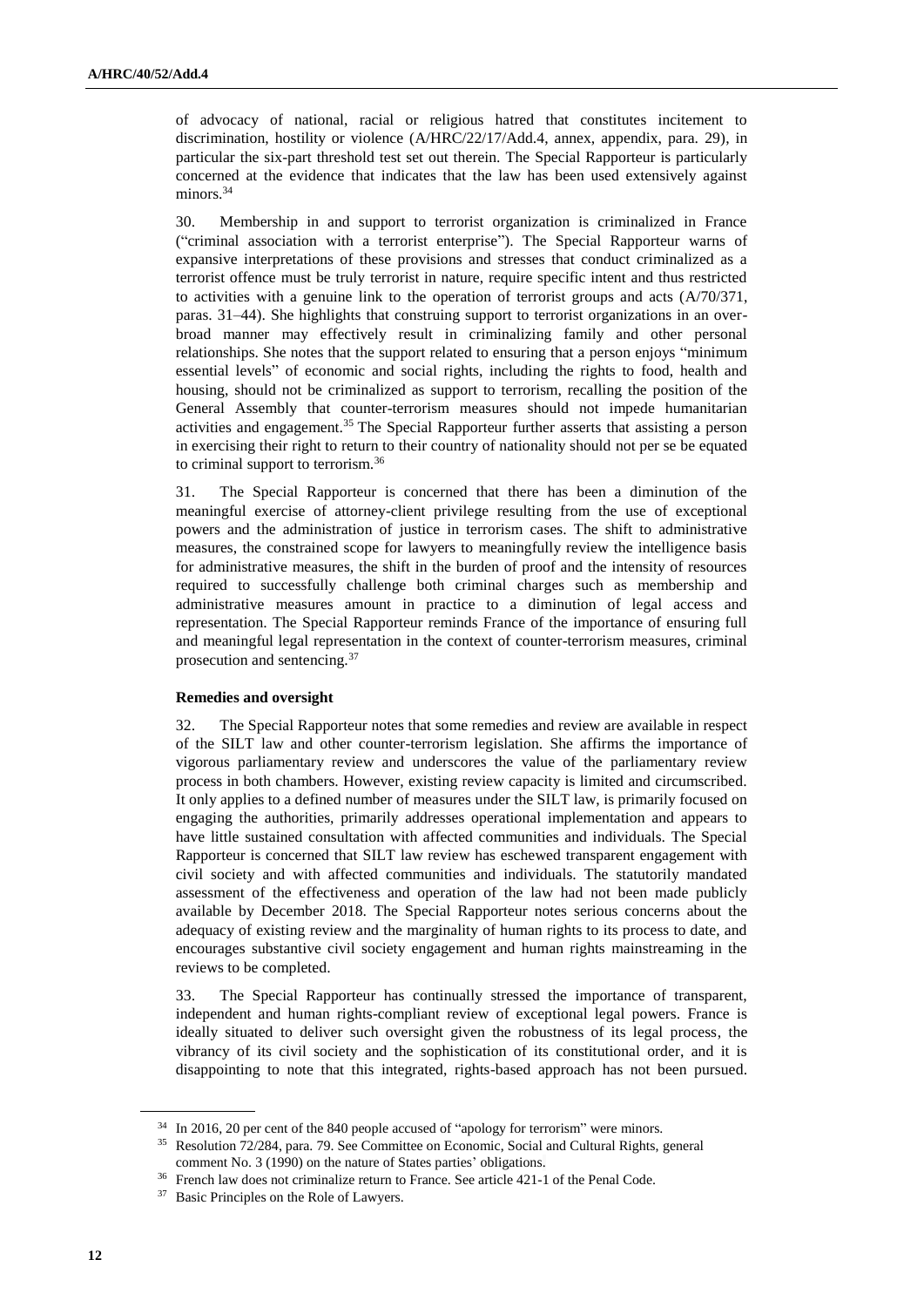Going forward, given the scope, depth and range of French counter-terrorism law and practice, there is a pressing need for inclusive and independent review where the complementary, interdependent and mutually reinforcing necessity of human rights protection in both law and practice is at the core of the review's raison d'être. Inclusive and independent review will necessarily consult meaningfully with affected individuals and communities, civil society and independent experts.

34. Human rights- and rule of law-informed oversight of counter-terrorism-related intelligence collection, management, sharing, use and storage is essential. The Advisory Commission for the Control of Intelligence Techniques was created since intelligencegathering powers were placed on a defined statutory footing. The establishment of this advisory body is a positive step. However, it does not go far enough in creating an entirely independent, fully legally empowered entity to oversee the data-gathering powers of all intelligence services and entities engaged in data gathering, processing, sharing and retention for counter-terrorism purposes. This is a noticeable gap given the country's strong commitment to private life.<sup>38</sup> The Commission remains an advisory body even if, in practice, it is reported that its advice is usually acted upon. The Special Rapporteur was unable to verify this assertion. With regard to the Commission, the Special Rapporteur particularly recommends increased judicial representation as well as sufficient technical expertise in its composition, sufficient resources to oversee an increasingly dense regulatory arena, commitment to a priori authorization as the regular approach of oversight given the balance and implications of the rights limitations concerned, and greater transparency through the publication of an annual report to detail the number of measures taken.

35. The Special Rapporteur urges French authorities to ensure compliance with European legal obligations in respect of mandatory general data retention and to fully implement European judicial decisions concerning the need to protect electronic communications in a way that does not compromise the "essence" of the fundamental right to respect for private life and through measures that are "strictly proportionate" to their intended purpose. <sup>39</sup> She reminds France that mandatory retention of metadata for an extended period of time and general data retention are contrary to European Union law, with particular reference to the military planning law (2013) and the surveillance law  $(2015)$ ,<sup>40</sup> and also flags the country's international human rights obligations.<sup>41</sup> She affirms that, while progress has been made, further improvements are required to ensure that adequate procedural safeguards and oversight of interception of communications and surveillance are in place. In particular, prior authorization – best ensured with a judicial element – and ongoing independent oversight of surveillance should be the norm, and the right to an effective remedy must be meaningfully incorporated in the context of secret surveillance measures.

36. The Special Rapporteur notes her concerns regarding cross-border intelligencesharing. She has already warned against such practices falling short of international human rights norms and standards, in particular the lack of a human rights-compliant legal basis and effective oversight (A/69/397 and A/HRC/13/37). She emphasizes that such practices must be underpinned by a domestic legal basis that is sufficiently foreseeable and accessible and that provides for adequate safeguards against abuse and subject to meaningful oversight by an independent oversight body.

<sup>38</sup> Civil Code, arts. 9 and 226, setting penalties for violation of privacy; and article 1 of Act No. 78-17 on information technology, data files and civil liberties (1978).

<sup>39</sup> European Court of Justice, joined cases *Tele2 Sverige AB v. Post-och telestyrelsen* (C-203/15) and *Secretary of State for the Home Department v. Tom Watson and others* (C-698/15)*.*

<sup>40</sup> European Court of Justice, joined cases *Digital Rights Ireland Ltd. v. Minister for Communications, Marine and Natural Resources and others* (C-293/12) and *Kärntner Landesregierung and others* (C/549/12), Judgment of 8 April 2014; law No. 2013-1168 of 18 December 2013; and law No. 2015- 912 of 19 March 2015.

<sup>41</sup> Council of Europe Commissioner for Human Rights, *The Rule of Law on the Internet and in the Wider Digital World*, Issue paper (2014), p. 22; CCPR/C/FRA/CO/5, para. 12; and 13 pending complaints before the European Court of Human Rights.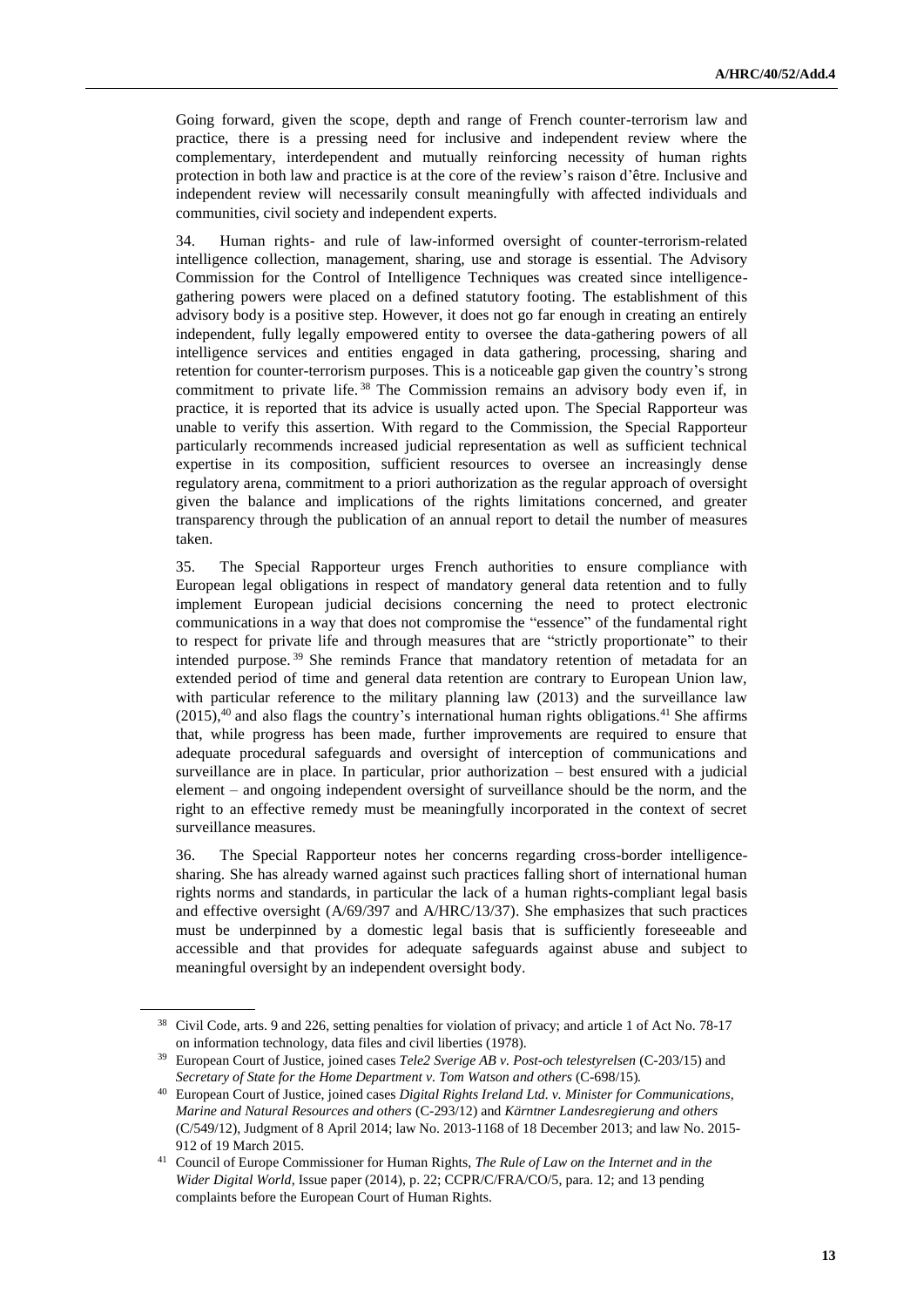37. Finally, the Special Rapporteur notes that administrative review is available to persons adversely affected by counter-terrorism-related administrative measures. In practice, the Special Rapporteur is aware that such appeal processes are slow and affected persons are generally not well placed to take legal review measures. The individual subject of such measures is at a significant disadvantage in accessing justice and meaningful remedy. The small number of remedies sought in the context of the high number of administrative measures taken during the state of emergency underscores the remedial lacunae (e.g., comparing the number of house searches undertaken with the subsequent number of proceedings, judicial decisions and incarcerations in this category). For remedies to be meaningful, access to justice has to be direct, accessible and prompt and provide an appropriate remedy to the affected individual. The Special Rapporteur urges France to address the continuing lacunae in access to remedies in respect of harms occasioned during the state of emergency. The passage of time has not narrowed the breaches of trust for affected individuals and/or communities. Effective past-focused remedies are an essential component of limiting polarization, ensuring responsiveness to measures taken in situations of extremis and demonstrating the responsive capacity of the law.

#### **Addressing radicalization in a human rights-compliant manner**

38. Like many countries, France faces the challenges of addressing and countering radicalization, including its violent manifestations, and has taken active steps since April 2014 to develop strategic policy in this regard. Heeding the call of the Secretary-General in presenting his Plan of Action to Prevent Violent Extremism, France adopted an initial plan in 2014 identifying 22 measures. A more detailed National Plan to Prevent Radicalization was launched by the Prime Minister in February 2018. The plan mandates 60 measures, 30 of them new, aimed primarily at government departments/administrators across multiple sectors (e.g., education, sport, health, prisons, counter-narrative and business) so that they receive training, counter or identify radicalization, and report and then deal with persons identified as radicalized.

39. The mandate concurs with the view that radicalization and its violent manifestations pose concrete and significant challenges. Radicalization is also a dynamic process. Nuanced, legally based and empirically sound responses to radicalization are sorely needed. The mandate highlights the lack of internationally accepted definitions of concepts such as "violent extremism" and "radicalization" (A/HRC/31/65). She underlines the importance of a clear distinction between radical thought and ideologies, on one side, and violent extremism or radicalization towards violence on the other. The mandate has concerns regarding the empirical and scientific basis for the identification and management of radicalization in national policies and practices, echoing expert assessments as to the lack of robust peer review, flawed scientific methodology and a consistent failure to assess the implementation of policies to prevent violent extremism in national settings, including human rights impact assessments.<sup>42</sup>

40. Many of the proposed measures implement broader legal obligations and are not *stricto sensu* directed anti-radicalization measures, e.g., updating Passenger Name Recognition (PNR) systems and engaging judicial efficiency by automating judicial records. The conflation of broadly necessary security measures in a policy framework rhetorically focused on prevention has a number of adverse results, not least that the focus on preventing radicalization in constructive, community-supported, bottom-up and inclusive ways may be entirely lost on the target audiences. It may underplay the necessary

<sup>&</sup>lt;sup>42</sup> Sergio Bianchi, "Radicalisation: no prevention without juridicalisation", Security Paper, February 2018. Controversial underpinnings of these policies include psychological manipulation, predictive profiling of suspects, technological surveillance, broad use of administrative practices and publicprivate partnerships. Pre-crime identification policies dominate, associated with measurement scales such as Violent Extremist Risk Assessment 2 Revised (VERA-2R) and Extremist Risk Guidelines (ERG22+), and checklists including Europol's Foreign Terrorist Fighters Risk Indicators Guide. Concerns about these psychometric systems include, inter alia, their mixing of structured forensic analysis models traditionally focused on mental illness and deviance from other models of intelligence analysis containing strong ideological and political connotations.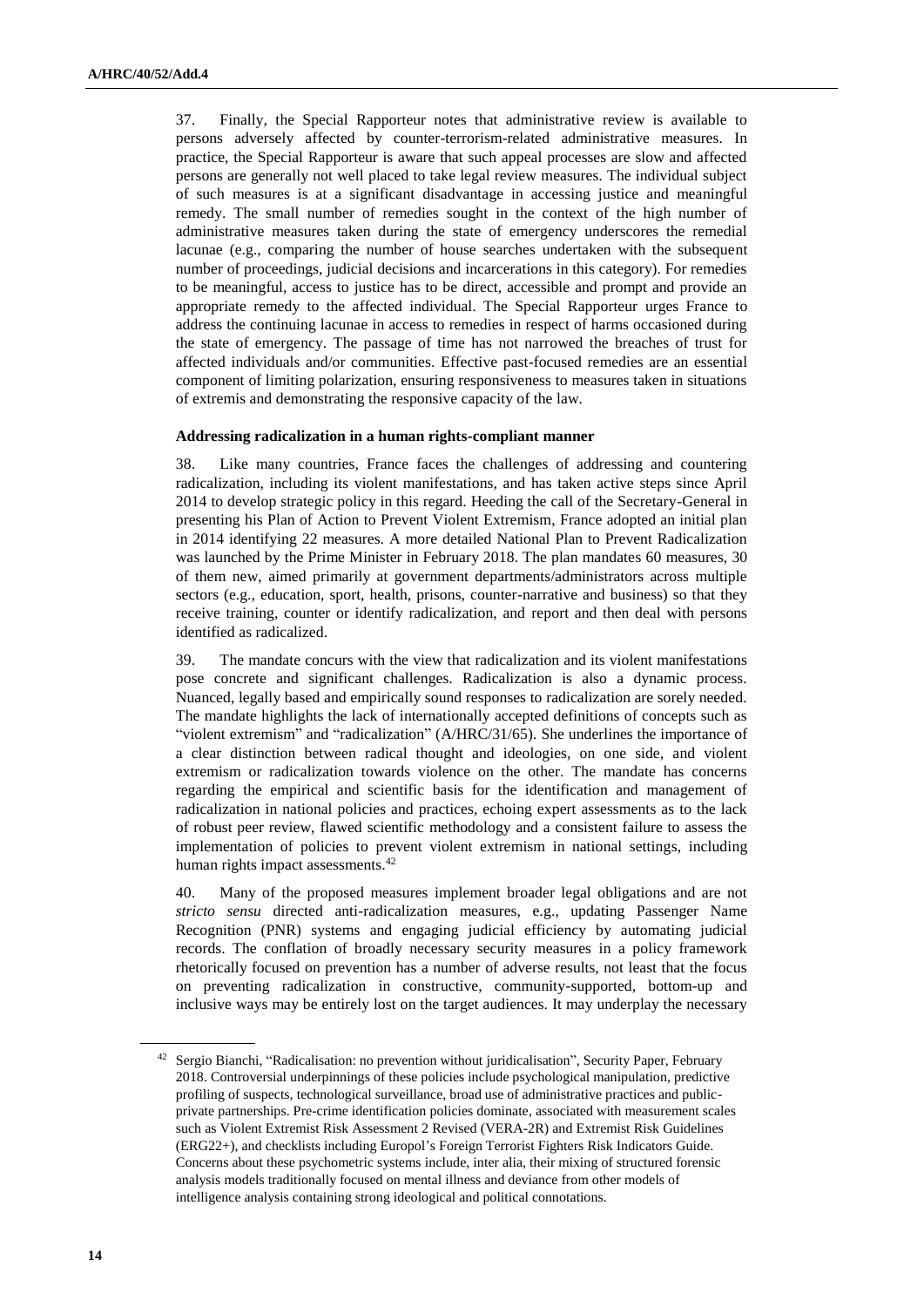social and economic integration and empowerment of communities generally recognized as central to the long-term prevention of radicalization.<sup>43</sup>

41. A number of measures provide for prevention policies against radicalization, including developing sweeping programmes to detect and manage radicalization in prison (e.g., increasing the number of Muslim prison chaplains in order to curb extremist discourse), monitoring the behaviour of returnees from conflict sites overseas, addressing mental health capacities for dealing with radicalized persons and disseminating a new interministerial guide for the prevention of radicalization to municipalities. The policy envisages involving various State professionals in detecting and reporting radicalization. The Special Rapporteur recommends the development of a clear and human rightscompliant legal framework on the role of professional secrecy and other confidentiality obligations in the context of countering radicalization towards violence.

42. Despite the new action plan (see para. 38 above), it is not clear what constitutes the legal bases for the categorization of radicalization, how such criteria conform to best practice and, ultimately, how such criteria function to suppress the legitimate and protected arenas of civic expression and religious practice. The national plan does not articulate what remedies may be available to persons inaccurately identified as violently radicalized or where radicalization labels have been inappropriately applied to persons with radical ideas protected by free expression under international law.

43. While confirming that reporting and oversight is an important aspect of countering radicalization, the Special Rapporteur is concerned that other central dimensions are not integrated or adequately recognized in the governmental approach.<sup>44</sup> The Special Rapporteur notes that there appears to be little emphasis in the counter-radicalization approach on engaging with and supporting a bottom-up as well as a top-down approach to countering radicalization and prioritizing sustained relationships with affected communities as a central plank of counter-radicalization policy. The policy has an unrelenting emphasis on Islamic radicalization without addressing other genres of violent radicalization now also evidencing in France, specifically extreme-right violent radicalization. Moreover, there appears to be a significant risk that the approach to identifying radicalization conflates genuine and protected religious practice with terrorist radicalization, and there appear to be few safeguards against this. The Special Rapporteur recommends that the Government pay close attention to the push-pull factors of radicalization and, in particular, comprehensively address the conditions conducive to radicalization, encompassing not only essential security-based counter-terrorism measures but also addressing the underlying social, economic and cultural conditions that drive individuals to radicalize and join violent extremist groups. Such underlying structural analysis appears missing from the current approach. Given the estimated scale of the radicalization challenge in France (including the number of persons considered radicalized on the "S list" ("*fiche S*")), a comprehensive, balanced and human rights-centred approach is essential for both the protection of rights and the security of all.<sup>45</sup>

44. The Special Rapporteur paid a visit to Osny prison. She was given a substantive overview of the radicalization evaluation, separation and assessment regime, inspected that section and met with several convicted prisoners. The prison staff were well informed and reflective on assessment practices being implemented in French prisons to assess and manage radicalized prisoners through multidisciplinary approaches. She heard a sober analysis of the challenges, acknowledgement that the assessment of evidence of outcomes

<sup>43</sup> United Nations Development Programme, *Journey to Extremism in Africa* (2017).

<sup>44</sup> By contrast, the innovative interdisciplinary and courageous research and policy thinking being carried out by the Association française des victimes du terrorisme and the Association dialogues citoyens attests to innovative approaches to detection, evaluation, inclusion and management. See *Détection et prise en charge de la radicalisation religieuse des personnes détenues en milieu carcéral* (2018).

<sup>45</sup> According to the news outlet BFMTV, it was estimated that some 20,000 names were on the *fiche S* as of 2015. The Special Rapporteur notes that various categories of persons may be identified on the *fiche S* (including extreme-right- and extreme-left-affiliated individuals), but addresses specific complexities with regard to the number of persons identified as Islamic radicals.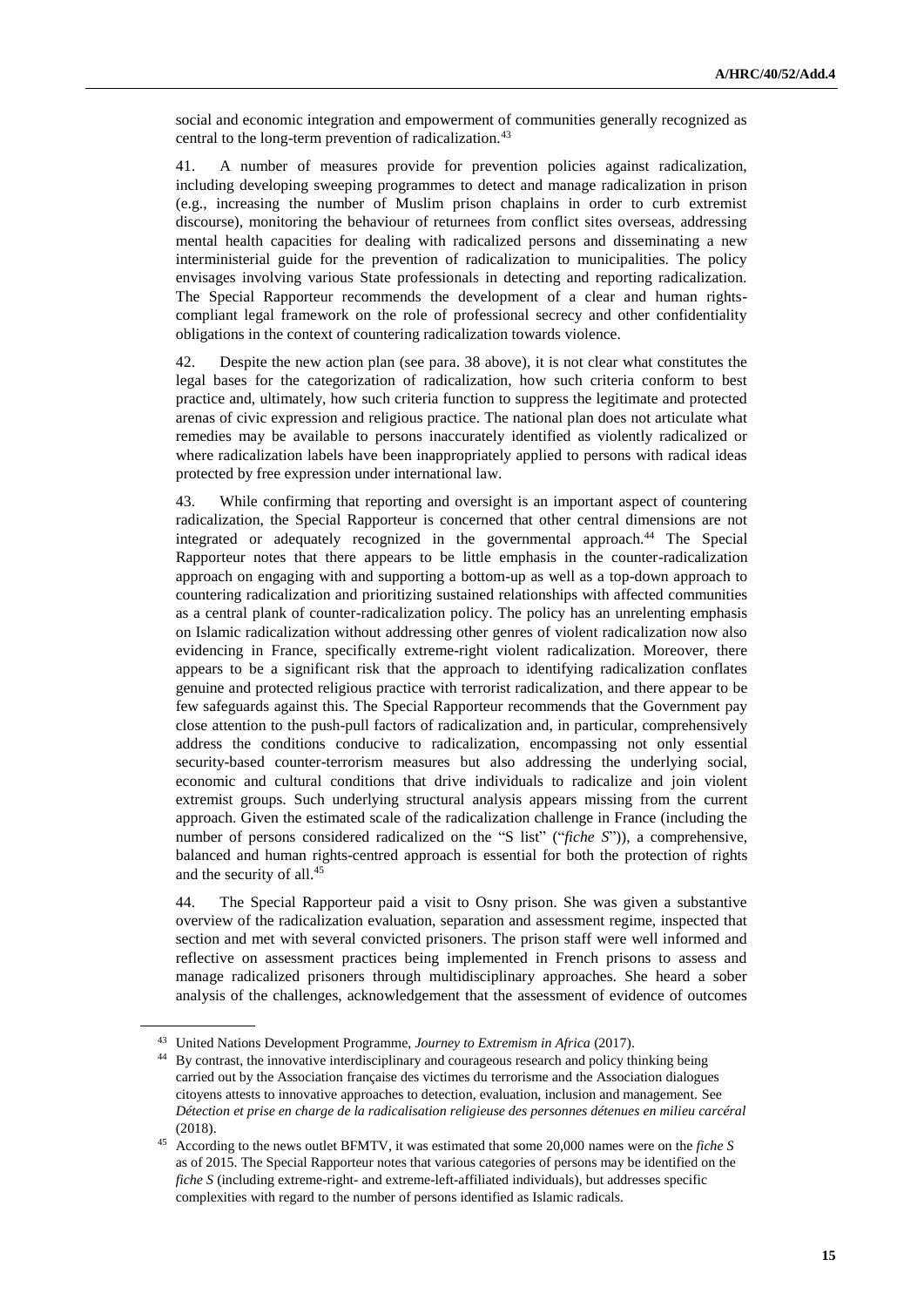and effectiveness was still to be undertaken and a clear appreciation of the human rights dimensions of managing this incarcerated group, which was welcome. She encourages and supports the prison authorities' intention to undertake documentation, research and evidence-building of the assessment processes and the measurement of recent strategies. Prison conditions were adequate, religious practice appeared unhampered, and educational and other opportunities appeared meaningfully available. She notes that while conscious of the risk involved in allowing free movement of prisoners, measures that segregate individuals in solitary confinement for prolonged periods of time may raise issues of inhuman and degrading treatment.<sup>46</sup>

#### **Foreign fighters and accompanying family members**

45. France has several preventive measures in place aimed at discouraging persons from leaving French territory and becoming foreign fighters, including a travel ban applicable for six months and renewable for up to two years.<sup>47</sup> The prohibition is subject to a posteriori and not a priori review and is generally based on intelligence information which is not divulged. In parallel with other observations, the Special Rapporteur notes her concern at the cumulative effect on liberty protections when citizens may be subject to limitations of movement, including travel overseas to countries of family origin or for religious practice, family reunification and other justifiable purposes. Limits on freedom of movement on the basis of public order should be strictly necessary and proportionate, factually motivated and, when cumulatively sustained, subject to stringent and ongoing review.<sup>48</sup> The Special Rapporteur singles out the use of cumulative pretrial detention applied sequentially for returnees and emphasizes the need for proportionality and reasonableness in the duration of pretrial detention.

46. It is estimated that approximately 1,700 French nationals have travelled to join armed groups since June 2011, and 280 have returned. <sup>49</sup> The Special Rapporteur has information concerning a sizeable number of fighters, their spouses and offspring who have French nationality being held in detention camps or pending trial in territories overseas. In tandem with international humanitarian organizations, she is deeply disturbed by conditions of detention which may constitute torture or inhuman and degrading treatment breaching international human rights norms. She is further concerned about the fairness of trial, the access to meaningful legal representation and the risk of torture or inhuman and degrading treatment, including sexual violence, while in custody or detention overseas. French nationals also risk being sentenced to death in trials that evidence manifest unfairness. Disturbingly, there is information in the public domain that indicates French nationals are being held under the control of armed non-State actor groups.<sup>50</sup> The Special Rapporteur recognizes the difficulties France faces in protecting its nationals, including the lack of consular representation in some areas where French nationals are present<sup>51</sup> and the shortage of information on the whereabouts of and conditions faced by nationals in armed conflict zones who frequently find themselves in the power of armed groups operating as de facto authorities.

47. France has taken the view that such citizens shall generally be managed and processed by the Government or armed groups operating as de facto authorities in the case of the north-eastern part of the Syrian Arab Republic. The Special Rapporteur holds the

<sup>46</sup> United Nations Standard Minimum Rules for the Treatment of Prisoners (the Nelson Mandela Rules), paras. 44 and 45.

<sup>47</sup> Law 2014-1353.

<sup>&</sup>lt;sup>48</sup> Here the position of returnees not charged with terrorism enterprise but subject to sustained house arrest is noted.

<sup>49</sup> European Parliament, *The Return of Foreign Fighters to EU Soil: Ex-Post Evaluation* (2018); United Nations Counter-Terrorism Committee Executive Directorate, *The Challenge of Returning and Relocating Foreign Terrorist Fighters: Research Perspectives* (2018); and Richard Barrett, *Beyond the Caliphate: Foreign Fighters and the Threat of Returnees* (The Soufan Center, 2017).

<sup>50</sup> Sharon Weill, "Terror in courts: French counter-terrorism law and practice: administrative and criminal avenues" (2018).

<sup>51</sup> AL FRA 10/2018, sent on 8 October 2018.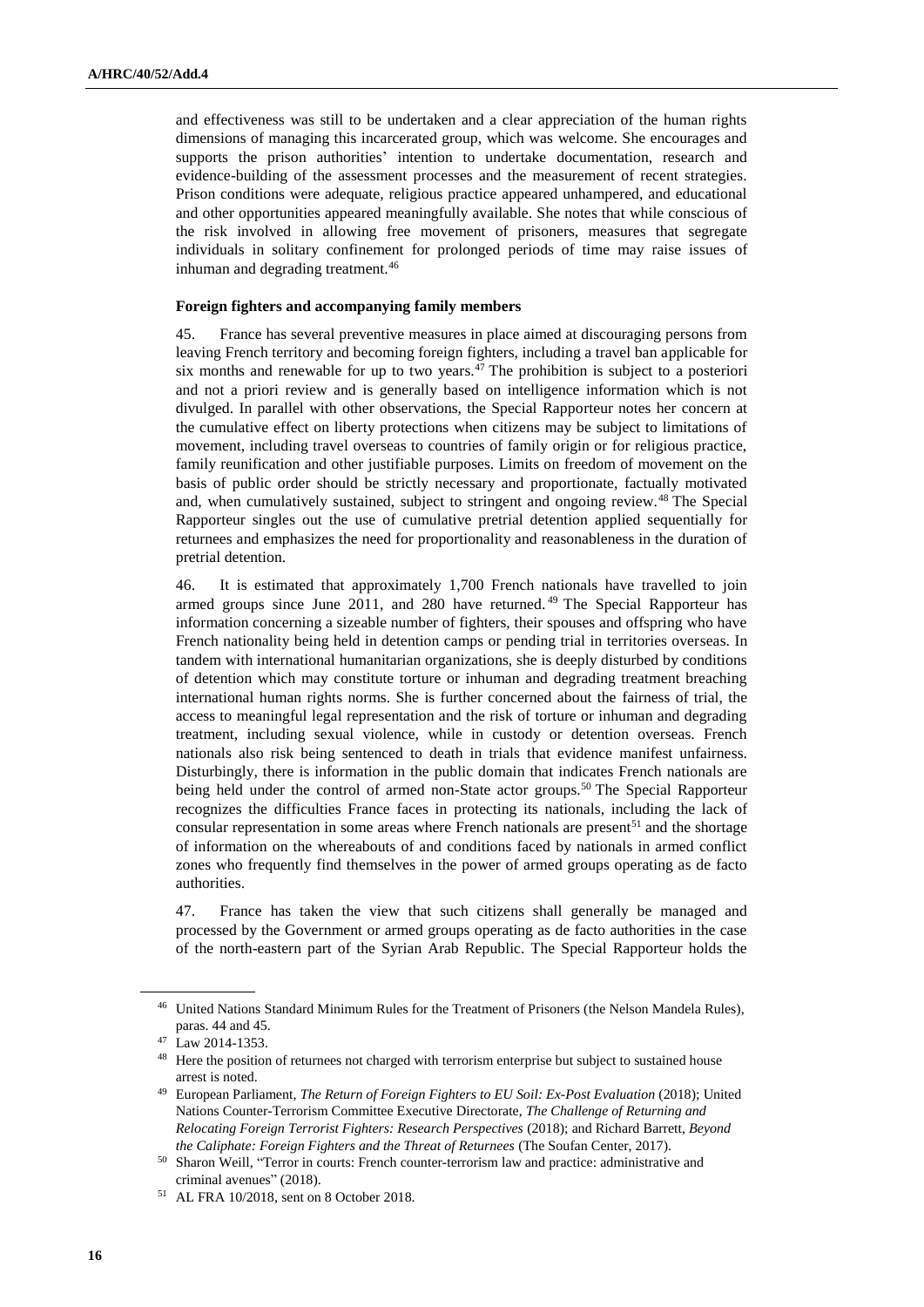view that the absence of active engagement with the conditions and status of these French nationals constitutes an abrogation of responsibility to citizens, including minors, being held in extremity, many of whom are owed special obligations due to their age, destitution and vulnerability under international law.<sup>52</sup> The Special Rapporteur reminds France of the standards established in the 2018 addendum to the guiding principles on foreign terrorist fighters (Madrid Guiding Principles), which affirms the need to address gender, age and the best interest of the child as well as ensuring respect for human rights in addressing the challenge of foreign fighters. The mandate urges France to proactively address through all possible means the deficiencies of courts adjudicating their nationals which do not observe essential rights to fair trial or the humane treatment of prisoners. France should take all available measures to protect nationals facing the death penalty. France is also in a strong position to assist women and children associated with foreign fighters who may be victims of terrorism or trafficking. She affirms the important role that effective consular assistance plays as a preventive tool when faced with a risk of flagrant violations or abuses of human rights, while also noting the circumscribed remedial nature of diplomatic protection proceedings.<sup>53</sup>

48. She encourages France to provide appropriate prosecution, rehabilitation and reintegration measures as a matter of urgency. Finally, the Special Rapporteur notes the severe stigma and sustained surveillance experienced by France-based family members of fighters or those accompanying them. Many of them are traumatized, marginalized and deeply compromised by the actions of family members. In many cases, these individuals are allies in the fight against terrorism and are strong advocates against radicalization.

#### *La laïcité***, inclusion, discrimination and equal protection**

49. *La laïcité* is an essential value in France. There exists a constitutional prohibition on discrimination. Discrimination is also legislatively prohibited on multiple grounds, including ethnic origin and religious belief. One complex challenge in assessing the effects of counter-terrorism laws on specific communities, including racial profiling and disparate effect, is the constraint on gathering national data concerning minorities or specified faith groups. Despite the formal barriers to data disaggregation, based on independent reports, the views of policy bodies and multiple interviews, the Special Rapporteur considers that the French Arab and/or Muslim communities have been primarily subject to exceptional measures both during the state of emergency and presently from the SILT law, in tandem with other counter-terrorism measures.<sup>54</sup> The Special Rapporteur is deeply concerned that these minority communities are being constructed in political discourse and legal practice as a per se "suspect group" through the sustained application of counter-terrorism law. She is further troubled by the danger that the genuine and protected right of persons to freely practise their culture and religion is being constrained by counter-terrorism law and practice.<sup>55</sup> The Special Rapporteur is concerned at the increase of anti-Muslim incidents reported in France following terrorist attacks. France experienced 133 anti-Muslim incidents in 2014, 429 in 2015 and 182 in 2016.<sup>56</sup>

<sup>52</sup> Convention on the Rights of the Child, arts. 3 and 5; Optional Protocol to the Convention on the Rights of the Child on the involvement of children in armed conflict; and CRC/C/VAT/CO/2, para. 8 re extraterritorial application.

<sup>53</sup> International Law Commission, draft articles on diplomatic protection, art. 1 (A/61/10, chap. IV.E.1).

<sup>54</sup> Amnesty International. *Punished with Trial*, pp. 29–30; Hennette-Vauchez, *Ce qui reste(ra) toujours de l'urgence*; and CAT/C/FRA/CO/7, paras. 12–13. The Special Rapporteur notes that a lack of systematic national data collection constitutes a significant impediment to addressing the scale of effects on specific groups/communities. However, data collection is possible on distinct effects, evidenced by the positive capacity to garner data on anti-Semitism, including criminal acts. See [https://fra.europa.eu/sites/default/files/fra\\_uploads/fra-2018-antisemitism-update-2007-2017\\_en.pdf.](https://fra.europa.eu/sites/default/files/fra_uploads/fra-2018-antisemitism-update-2007-2017_en.pdf.)

<sup>&</sup>lt;sup>55</sup> Noting the 2004 French law banning burkas/niqabs in public. The Human Rights Committee has held that the French law violates articles 18 and 26 of the International Covenant on Civil and Political Rights. *Yaker v. France* (CCPR/D/123/D/2747/2016), decision adopted on 17 July 2018; and *Hebbadi v. France* (CCPR/C/123/D/2807/2016), decision adopted on 17 July 2018.

<sup>56</sup> Hennette-Vauchez, *Ce qui reste(ra) toujours de l'urgence*.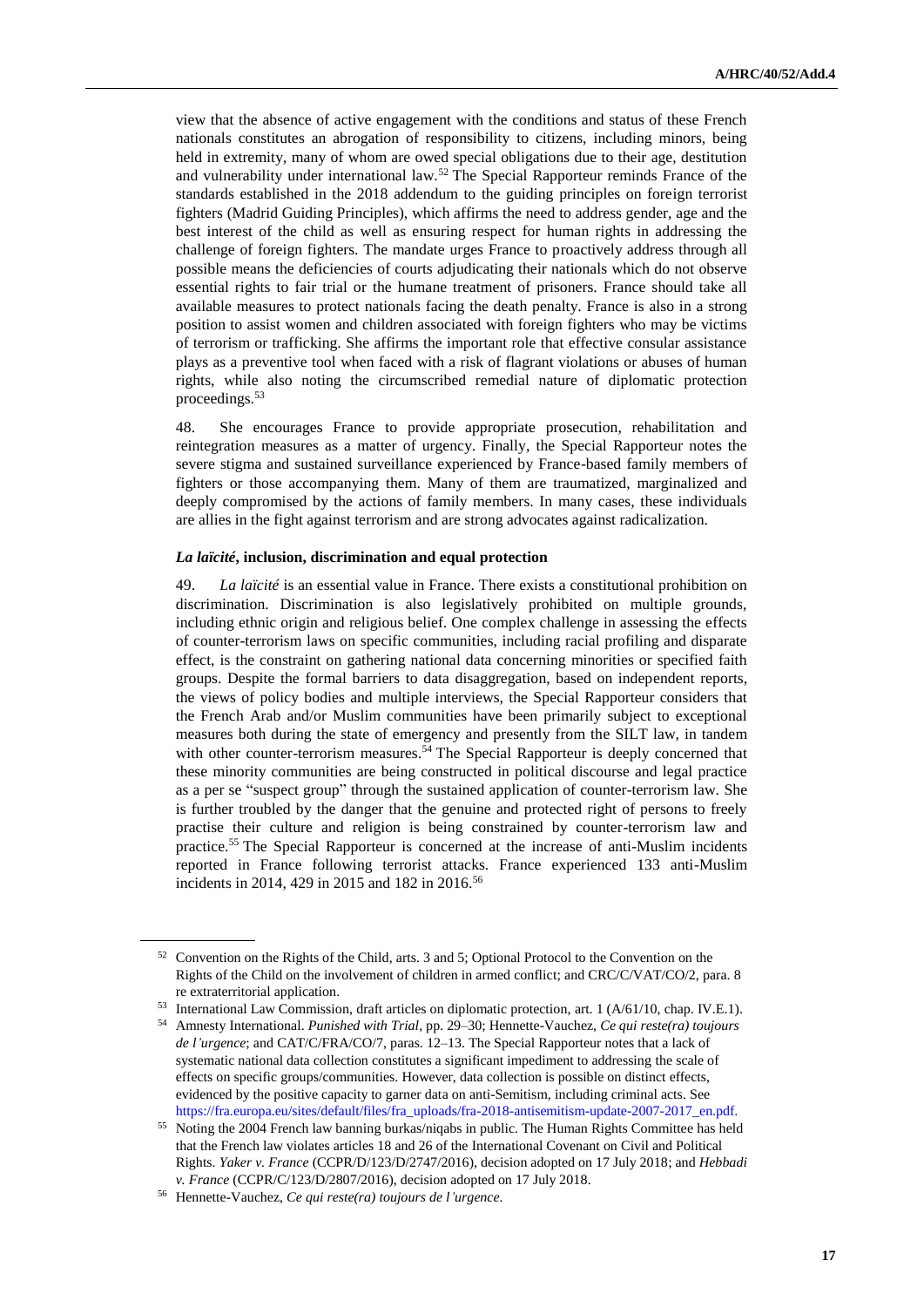50. The Special Rapporteur is deeply conscious that the sometimes conflation of Islam with terrorism in Government anti-radicalization policy and in the implementation of administrative measures unduly singles out this community,<sup>57</sup> alienates it from the State, and creates a form of political and social disenfranchisement that is inconsistent with the State's own constitution and laws, let alone obligations under international human rights law. France must work in genuine partnership with all affected communities and take specific steps to prevent this conflation, including by applying best practice on independent oversight, community consultation, prevention and remedy when violations of human rights are established through legal and administrative action.

## **IV. Conclusions and recommendations**

51. **The Special Rapporteur underlines that counter-terrorism action undertaken by the Government of France must be rooted in, and comply with, international law, including human rights, humanitarian and refugee law, and must address not only manifestations of terrorism but conditions conducive to its spread. Effective counterterrorism measures and the protection of human rights are not conflicting goals, but complementary and mutually reinforcing.**

52. **The Special Rapporteur recommends that a fully independent, adequately resourced expert oversight body be created to oversee the totality of counter-terrorism and exceptional national security powers operational in France. This body would undertake independent review of the overall operation of all counter-terrorism and national security powers, laws and policies in the country. Such oversight should also be tasked to ensure that laws and policies are compatible with international human rights and, as applicable, international humanitarian law.** 

53. **Given the mandate's finding that the composite effect of counter-terrorism measures in France constitutes a de facto state of qualified emergency, the Special Rapporteur urges root and branch review of the necessity, proportionality and discriminatory effects of such laws. France is, in the first instance, encouraged to use its existing review processes to rebalance its use of exceptional legal norms; to deepen its use of ordinary law, whose strength and fortitude have been proven; and to harness remedies for human rights breaches occasioned by the use of counterterrorism powers.** 

54. **The Special Rapporteur affirms the value of parliamentary oversight. The current role of parliamentary review is limited, and is primarily focused on institutional effectiveness and coordination. It would be useful to augment it to encompass a range of counter-terrorism oversight matters, including assessing and monitoring the effects of new counter-terrorism powers; human rights oversight of the deployment of military personnel in counter-terrorism actions overseas; citizenship stripping for dual nationals or revocation of residence rights related to national security; increased concerns about unlawful profiling where counter-terrorism laws and policies may stigmatize persons of the Muslim faith; and stop and search practices by the police in counter-terrorism contexts that create concerns about racial or ethnic profiling.**

55. **The Special Rapporteur encourages the Government to make broadly available and easily accessible national data pertaining to the application, use and consequences of counter-terrorism measures. Such data would include measurement of effects on particular communities and groups. Such accessibility fundamentally enables a muchneeded public awareness, and debate, so as to assess the necessity, legitimacy and effectiveness of certain exceptional measures. Accessing such data is essential for civil society and legal process to measure the disparate impact, if any, on certain** 

<sup>57</sup> National Consultative Commission on Human Rights, *Statement of Opinion on the Prevention of Radicalisation* (2017). See, for example, section 3, National Plan to Prevent Radicalization (23 February 2018) (media kit).